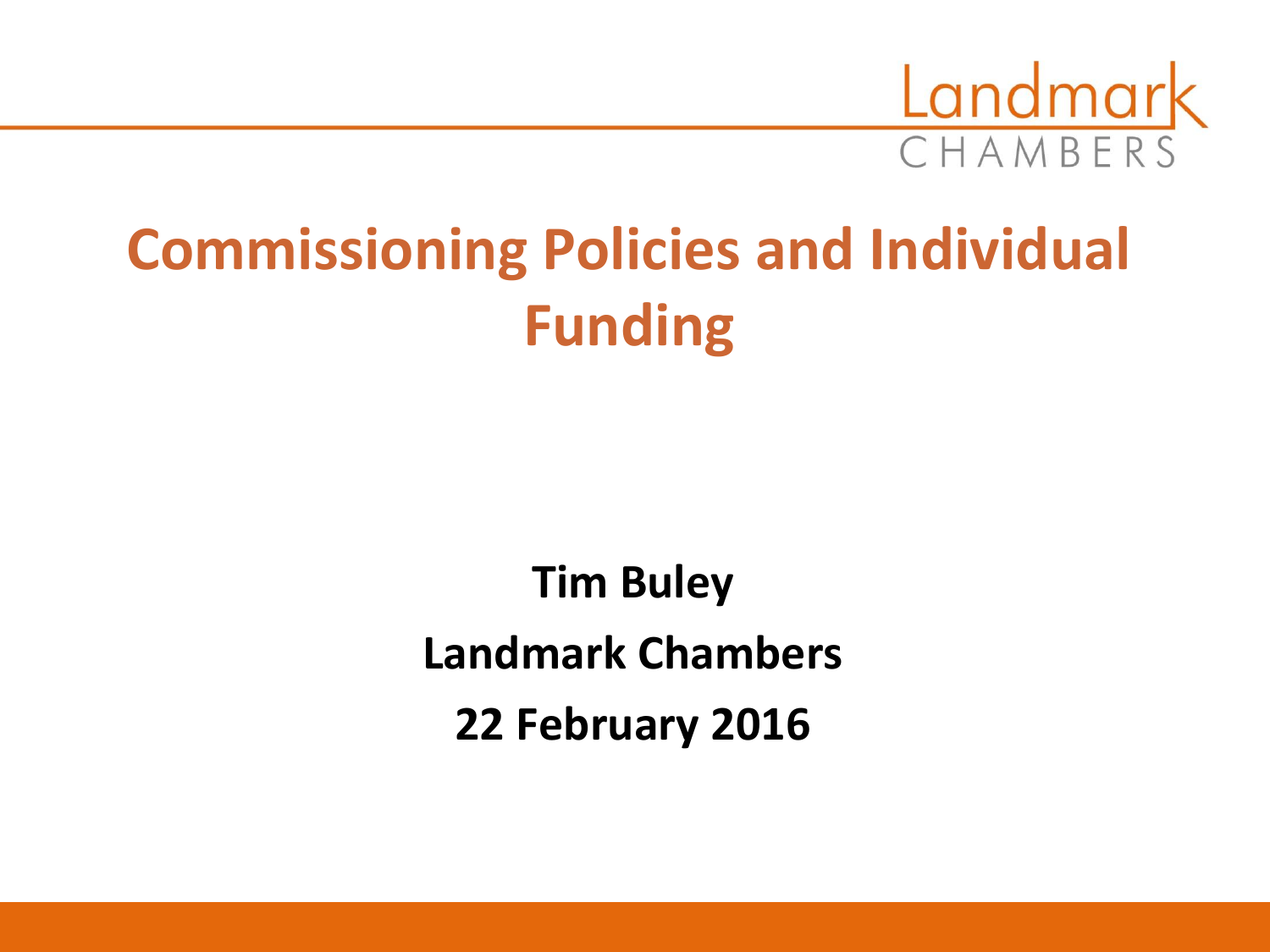### **Introduction**

- Topics to be considered:
	- Policies which decision-makers must have in place
	- Issues relating to individual funding
	- Personal health budgets and direct payments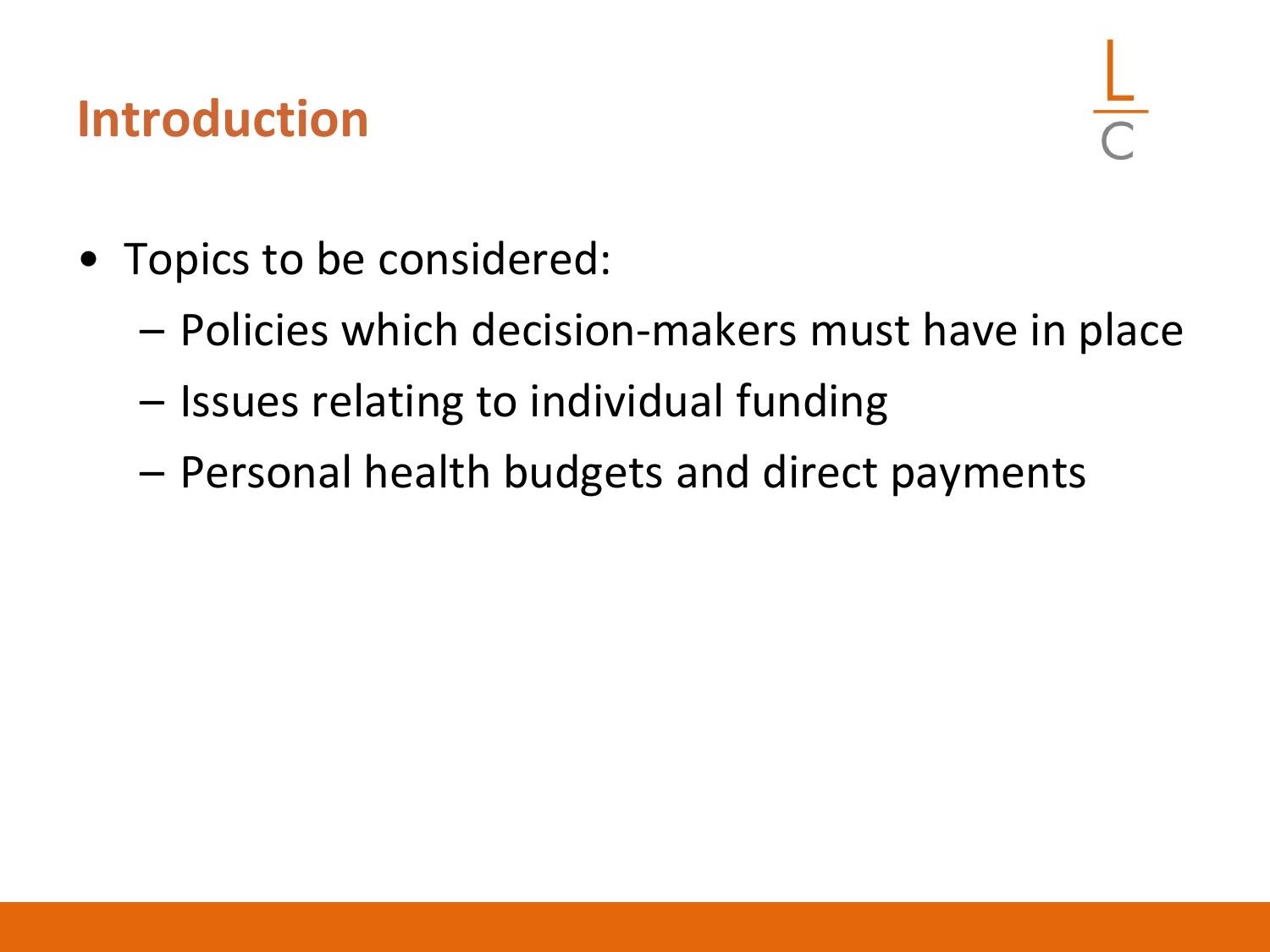### **Policies and Public Law**

- Policies must not fetter the discretion of the decision-maker (*British Oxygen Co Ltd*)
- There is no general common law requirement to have a policy, although failure to do so may be irrational (*R v North West Lancashire Health Authority, ex p A*)
- Statute may require a decision-maker to have a policy
- Correct interpretation of policy is a matter for the court (*Tesco Stores*)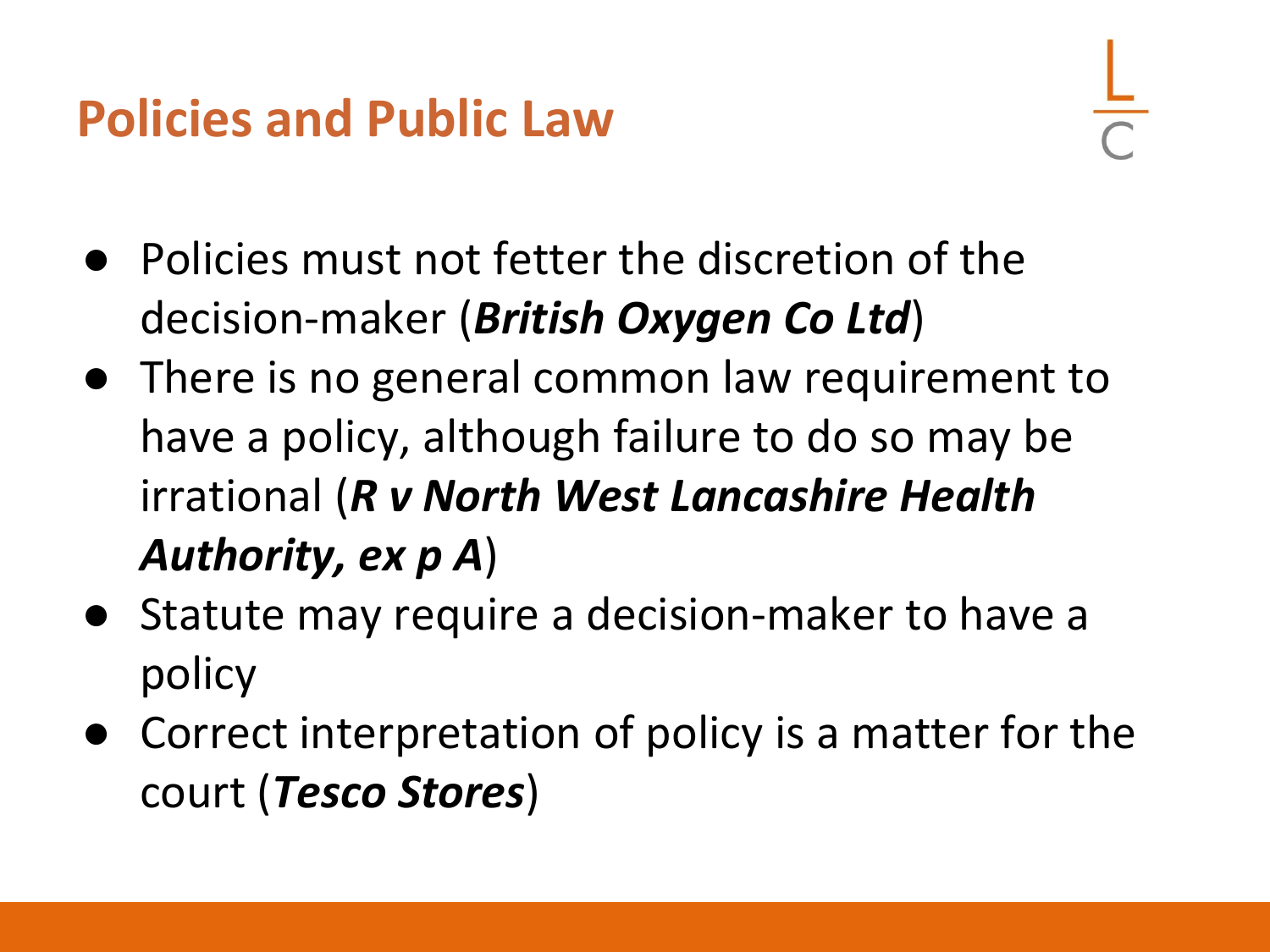### **Policies and Public Law (2)**

- An applicable policy is a relevant consideration
- Departure from applicable policy may require a good reason
- A public body may not have a secret policy different to its published policy (*Lumba*)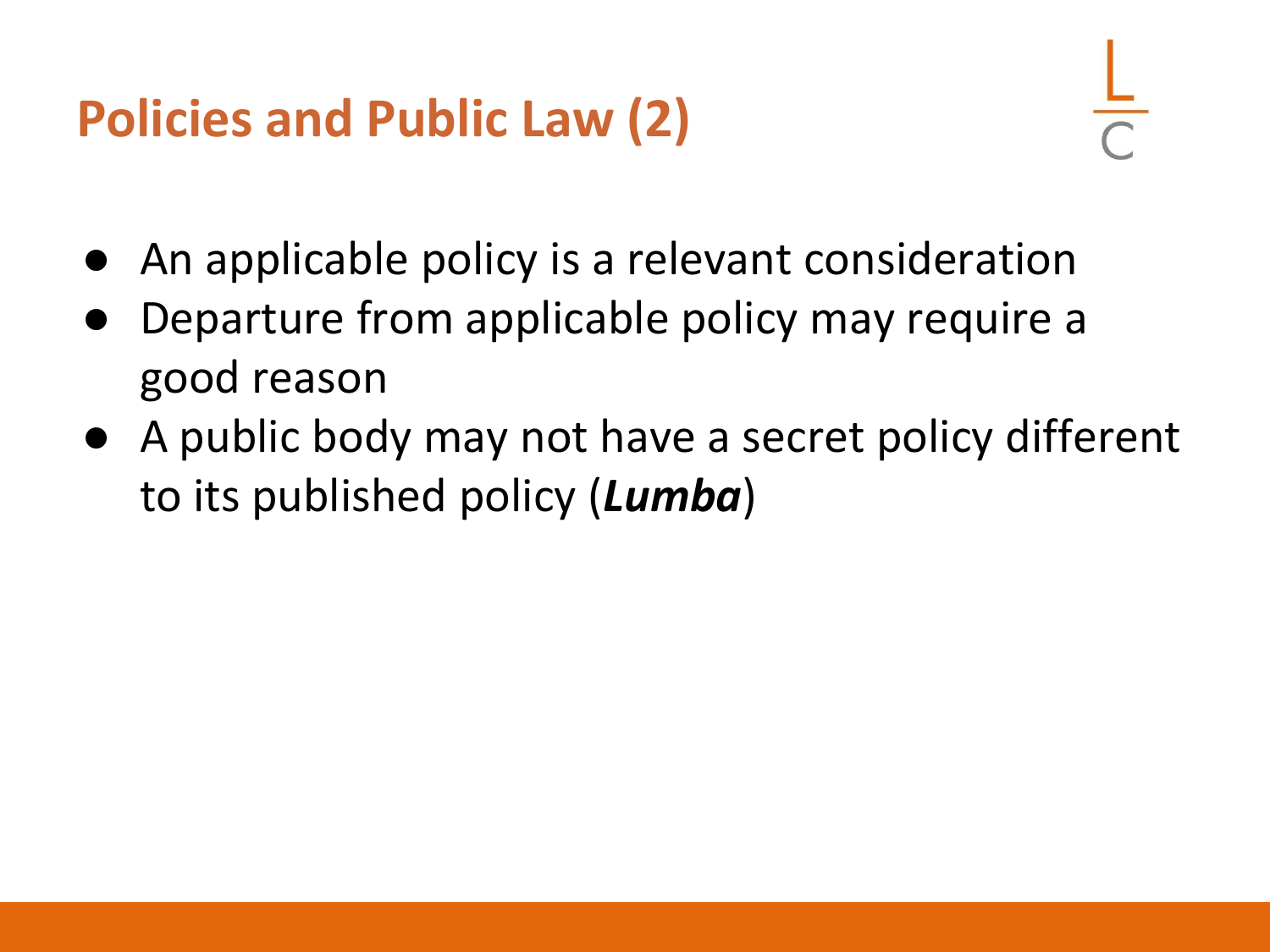### **Annual Commissioning Plans**

- Required by National Health Service Act 2006, s.14Z11
- Annual Commissioning Plan for each financial year
- Due to ss.14Q and 223H, these are likely to be a matter of a decision concerning the comparative cost-effectiveness of a treatment
- Quality Adjusted Life Year scheme to assess relative merits of proposals
- Annual Commissioning Plan to be informed by the joint strategic health needs assessment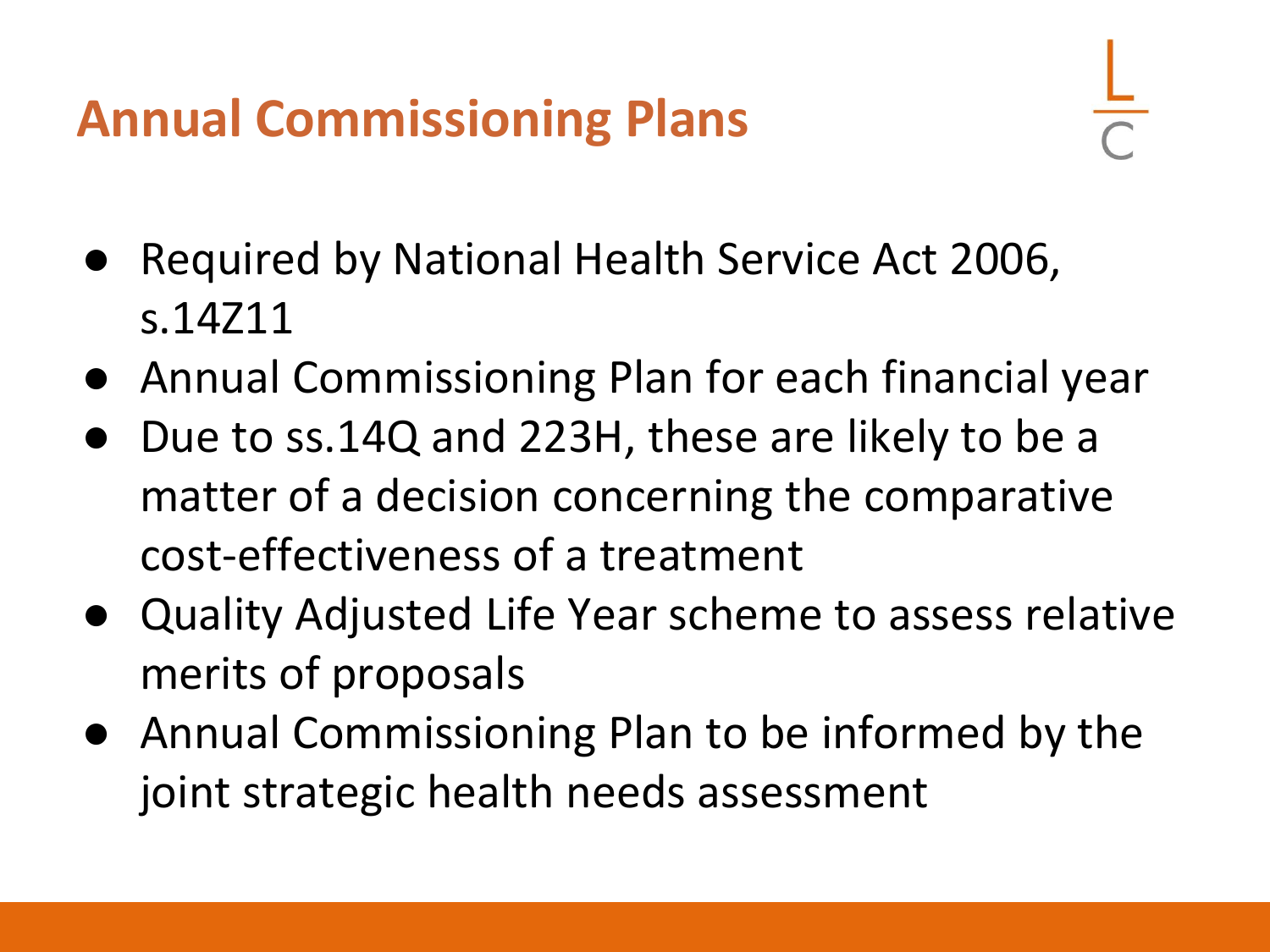### **CCG Commissioning Policies**

- Commissioning policies set out care pathways and define the clinical criteria for funding; they are more detailed than the Annual Commissioning plan
- These policies will be the starting-point for consideration
- Written statements of reasons for a general policy should be published on the CCG's website: Reg 35(1) of the Responsibilities and Standing Rules Regulations 2012
- Reg 35(2) provides that reasons must be given where a decision is taken not to fund treatment, in line with the policy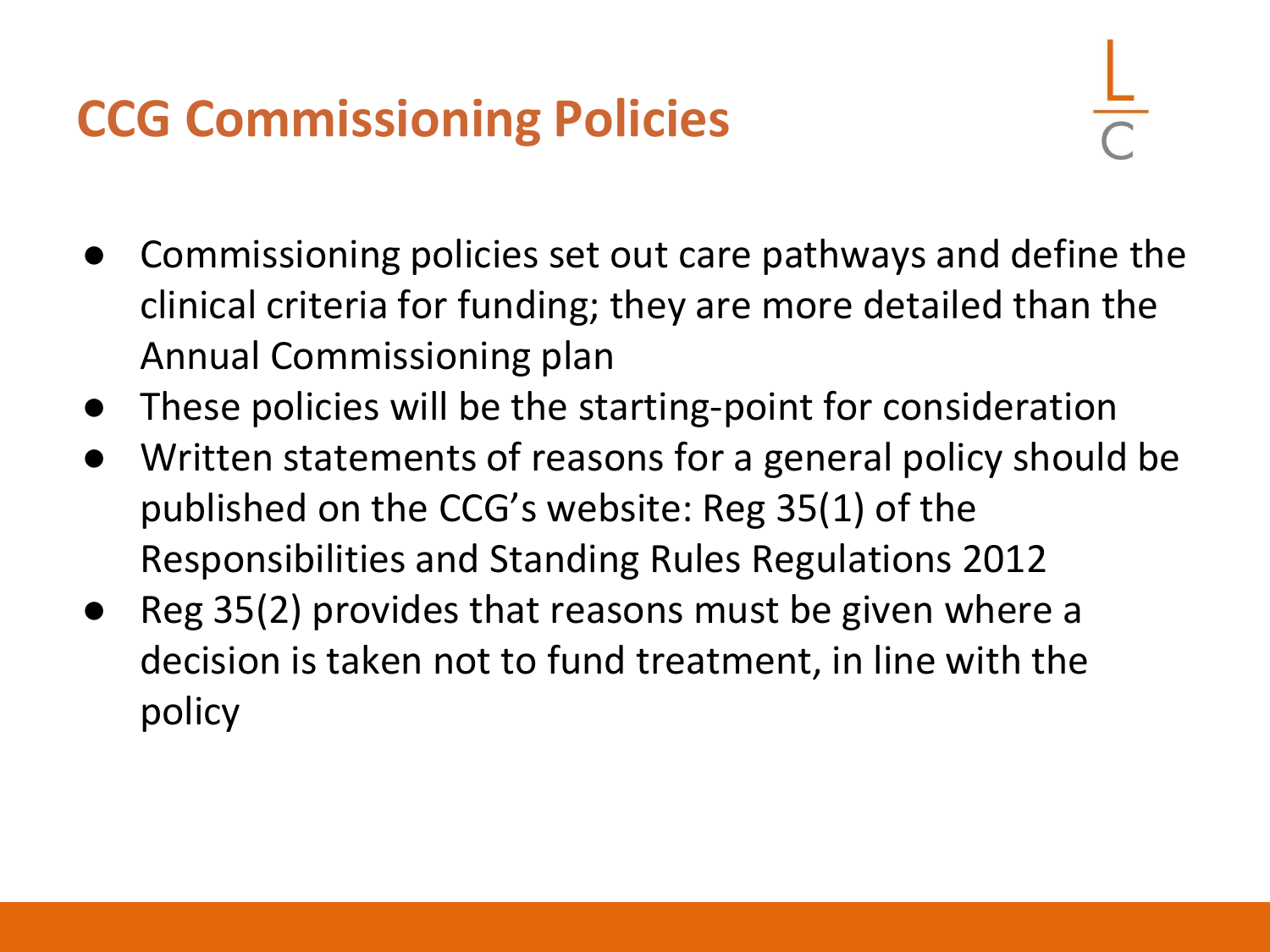#### **Exception Policies**

- CCGs frequently develop policies for how to deal with claims that an individual's case is exceptional.
- There are two main examples:
	- Where an NHS patient has been provided with a service or treatment when living in the area of one commissioner, and then moves to a different area where that service or treatment is not generally funded;
	- Where a patient has taken part in an NHS-sponsored clinical trial, and there is a prior agreement that the treatment would be funded after the end of the trial.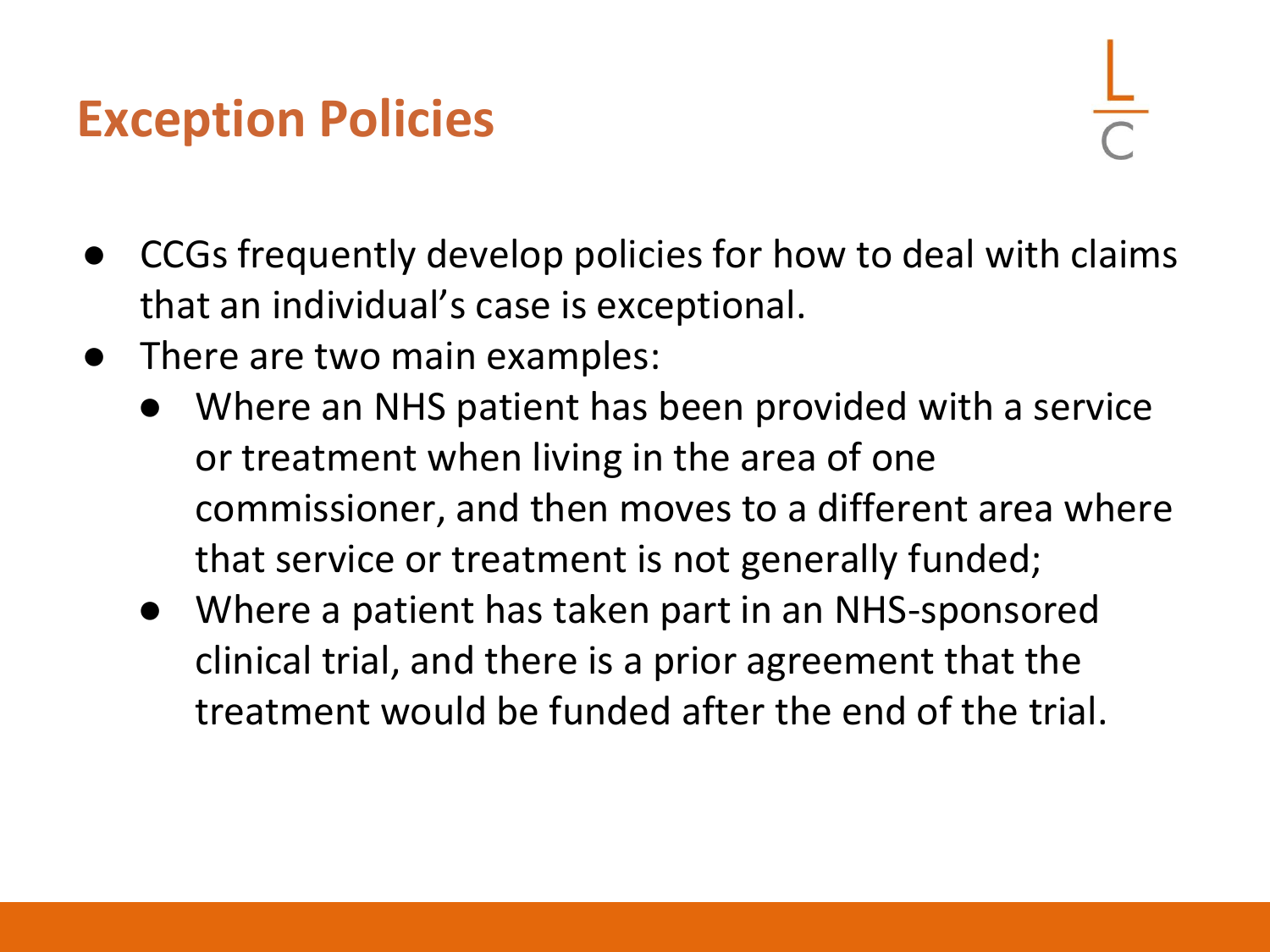### **Individual Funding Decisions**

- Reg 34(2)(b) of the Responsibilities and Standing Rules Regulations requires a commissioner to have arrangements to deal with a request for funding where there is no relevant NICE recommendation, and the commissioner's policy is not to fund.
- If treatment has a NICE TAG, this removes the CCG's discretion (Reg 7(6) of the NICE Regs).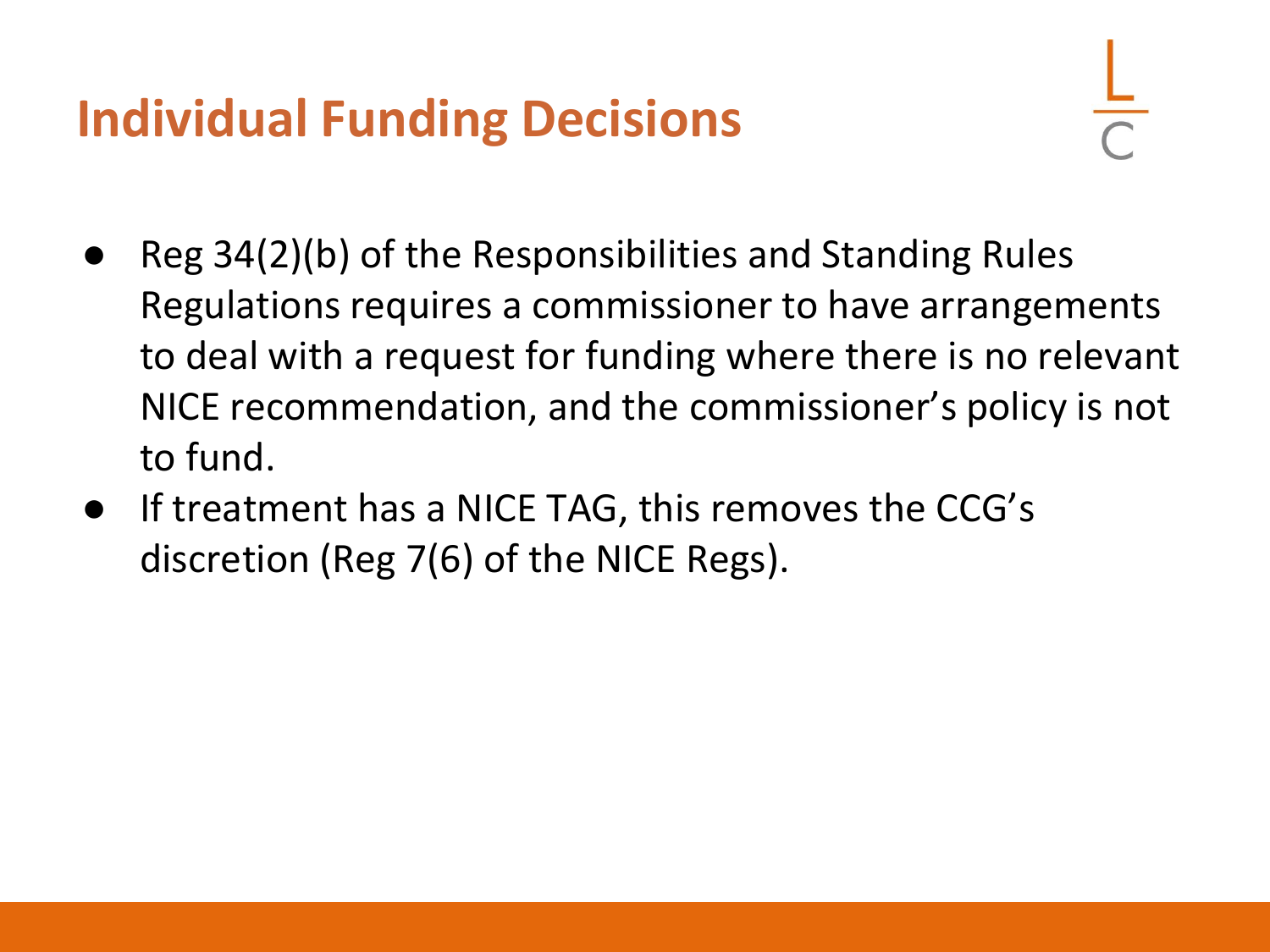### **When May an Individual Funding Request Arise?**

- Three main situations:
- 1. The CCG has made decision not to routinely fund the intervention in question.
- 2. The CCGs does fund the intervention in question, but there are specified clinical criteria as a gateway to the CCG's decision to fund it, and the individual cannot meet those criteria.
- 3. The CCG has no policy governing whether an individual should benefit from the intervention or not.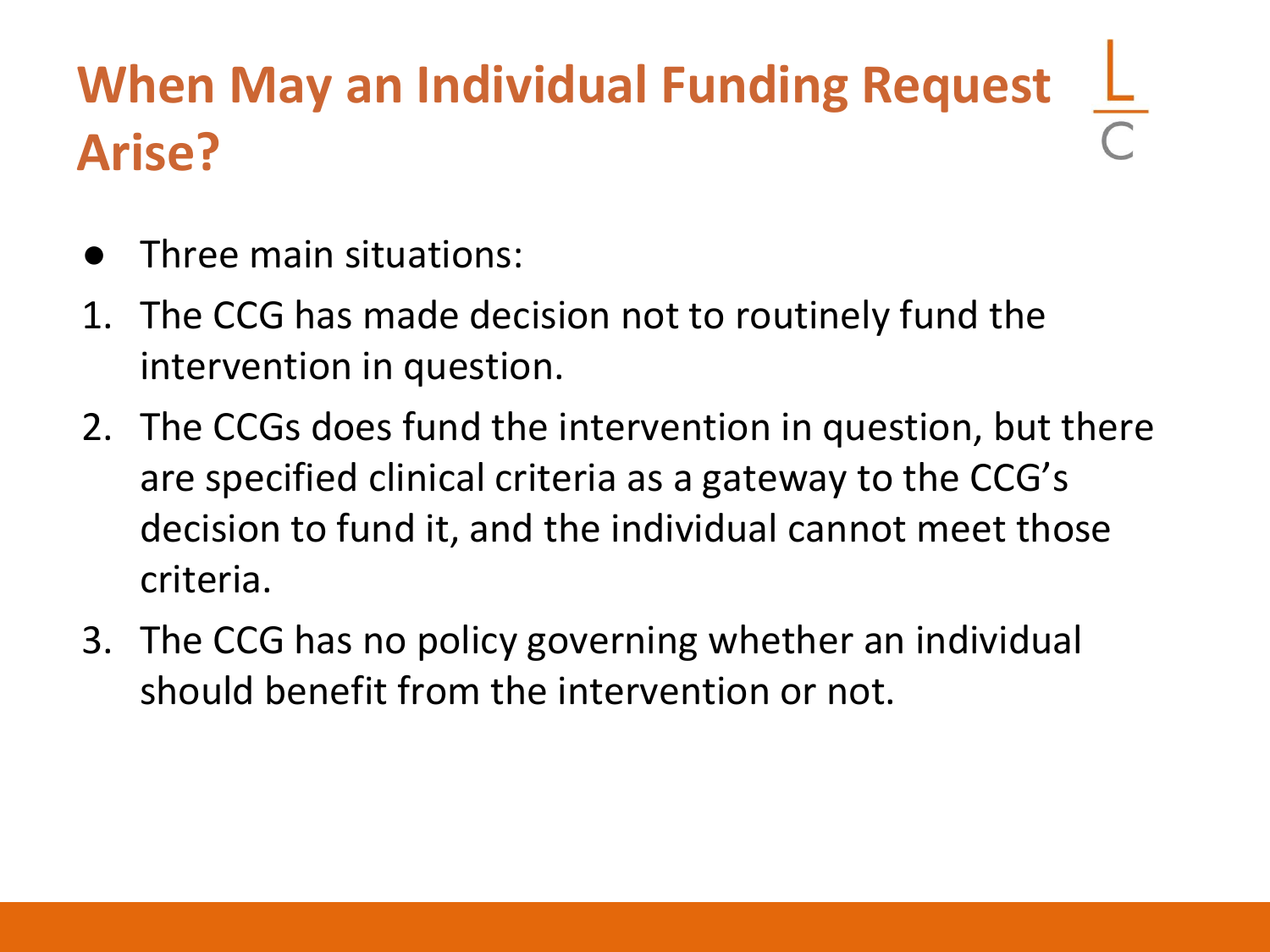### **Exceptionality**

- Generally classes 1. and 2. will depend on a patient being able to demonstrate exceptionality. This is not unlawful: *Condliff*.
- In *Condliff*, a policy excluding social factors from the exceptionality test was not contrary to Article 8 ECHR.
- Helpful guidance regarding IFRs (including exceptionality) in NHS Federation Paper.
- In class 3, there should be no exceptionality test, as there is simply no policy covering the situation.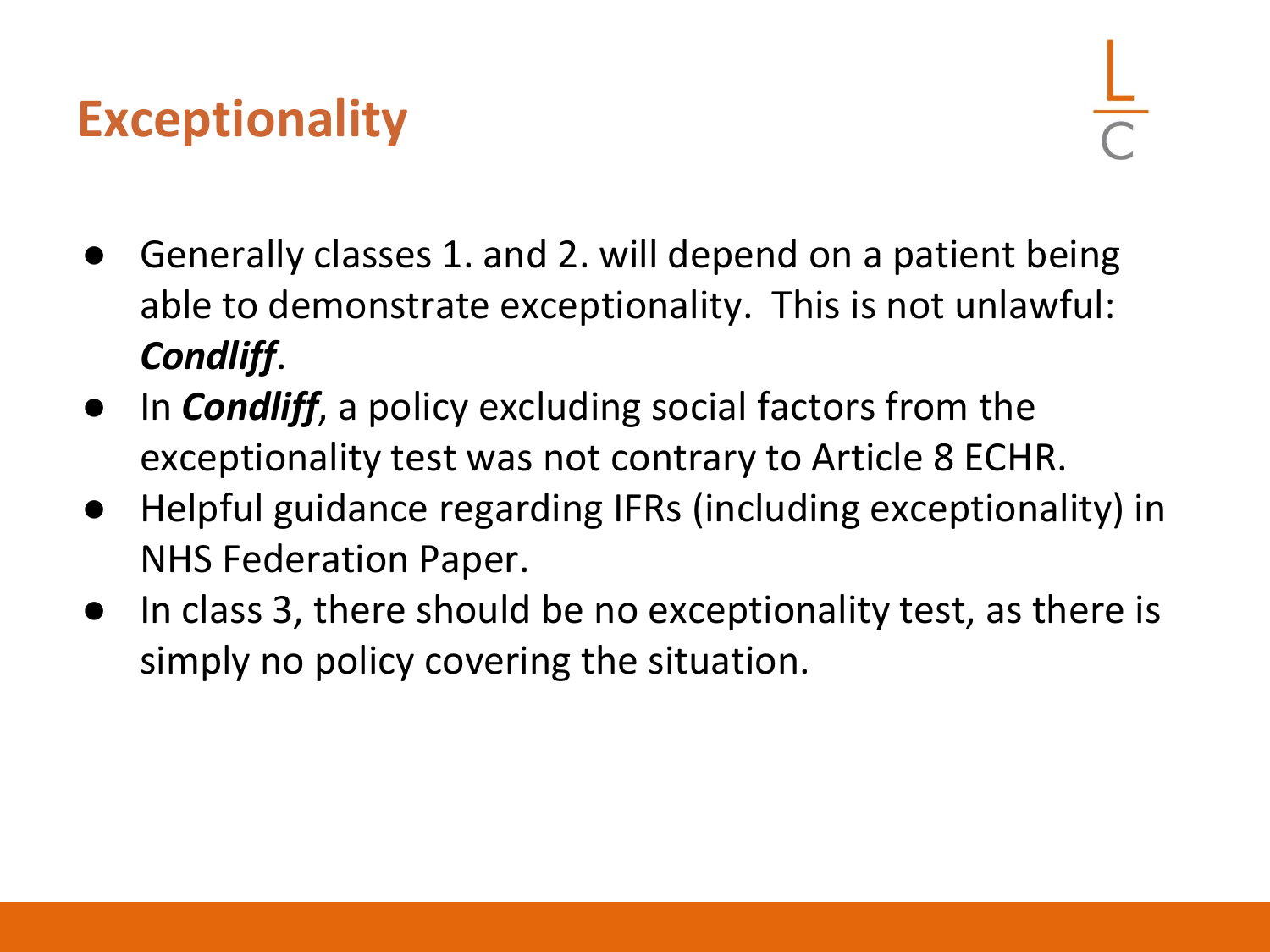### **Guidelines for IFR Policies**

- May take into account:
	- That patient can show that the application is supported by an NHS referring clinician. If the patient does not have a clinician who is prepared to provide the treatment for the patient then the CCG should not entertain the application because the NHS does not generally fund medical treatment which is not recommended by clinicians;
	- The patient is able to demonstrate exceptional clinical circumstances;
	- The patient, supported by his or her clinician, can show that the requested treatment is likely to be clinically effective;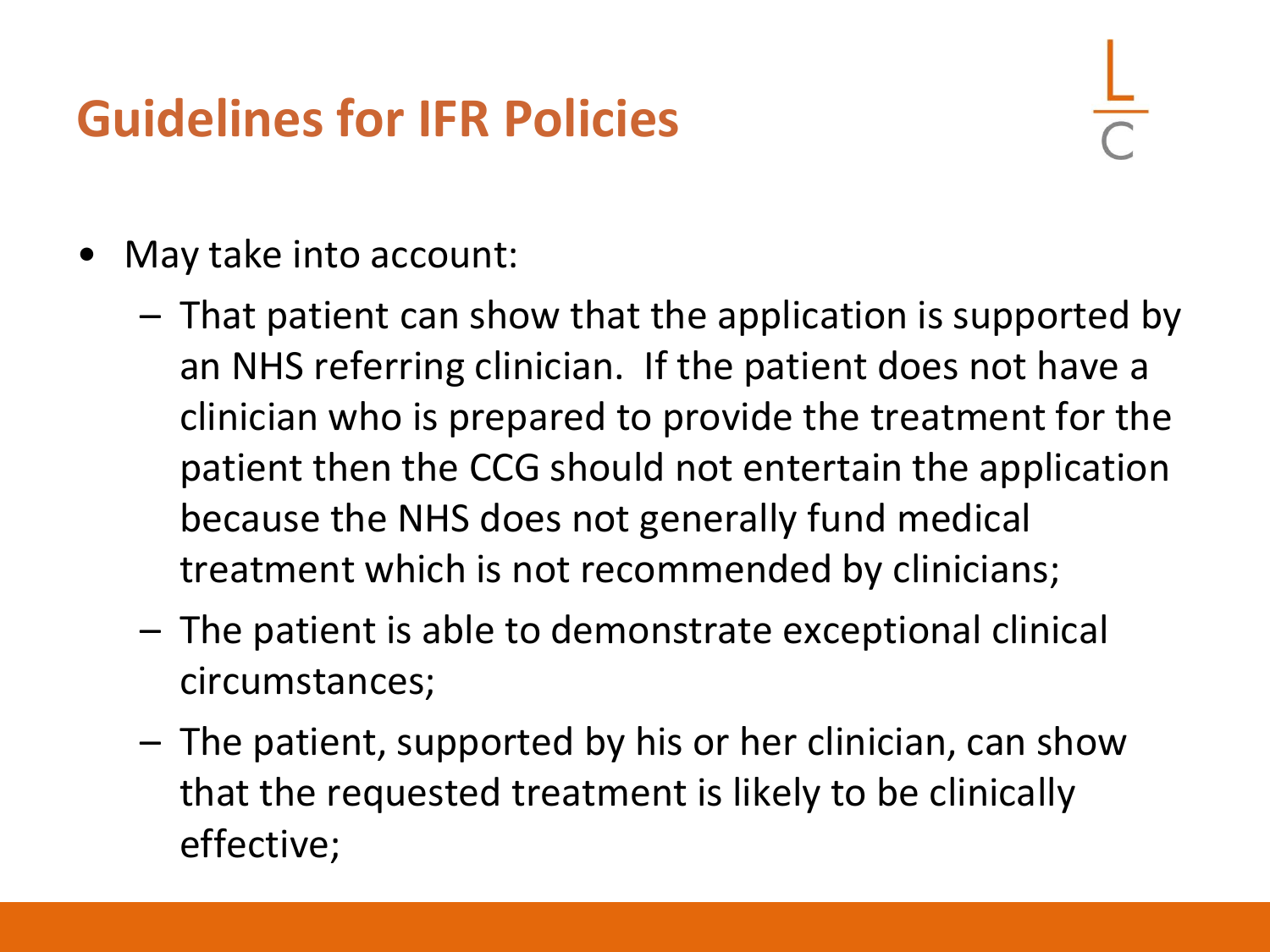### **Guidelines for IFR Policies (2)**

- The patient, supported by his or her clinician, can show that the requested treatment is likely to be cost effective;
- The circumstances are such that there are not likely to be other patients in a clinically similar situation. If there are other patients then the CCG should respond to the request by devising a policy and/or considering the request as an "in year service development" but should not process the request as an IFR case.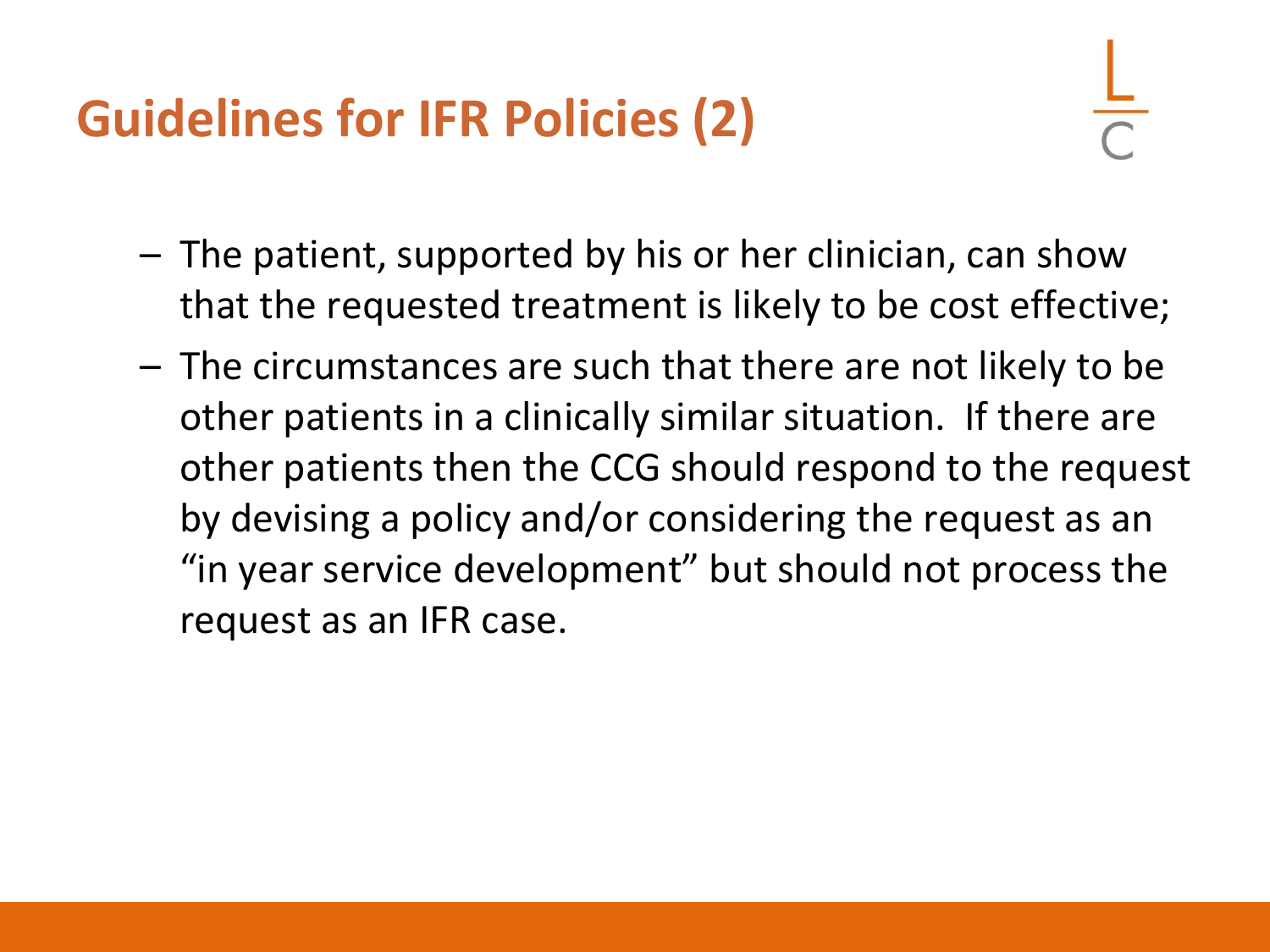#### **In Year Service Developments**

- Starting-point is Annual Commissioning Plan
- May be developments within the year
- Will need to be striking to get funding (due to likely budgetary constraints)
- CCG should have a policy to deal with requests for funding of in-year service development.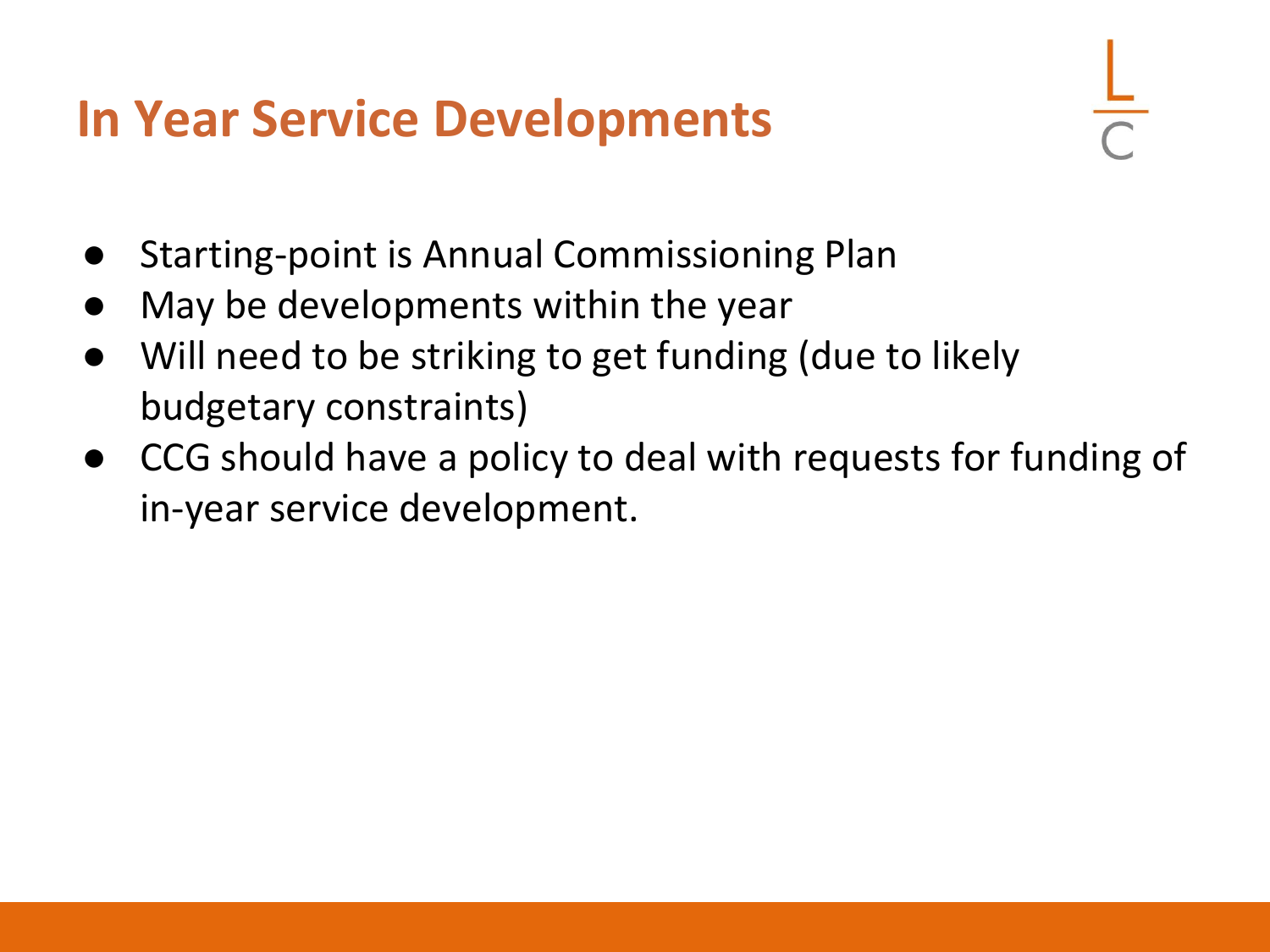### **Personal Health Budgets**

- Related to the question of individual funding
- "Personal health budget" means an amount of money-

(a) which is identified by a relevant body as appropriate for the purpose of securing the provision to a person of all or part of a relevant health service; and

(b) The application of which is planned and agreed between the relevant body and the eligible person or their representative (Regulation 32A)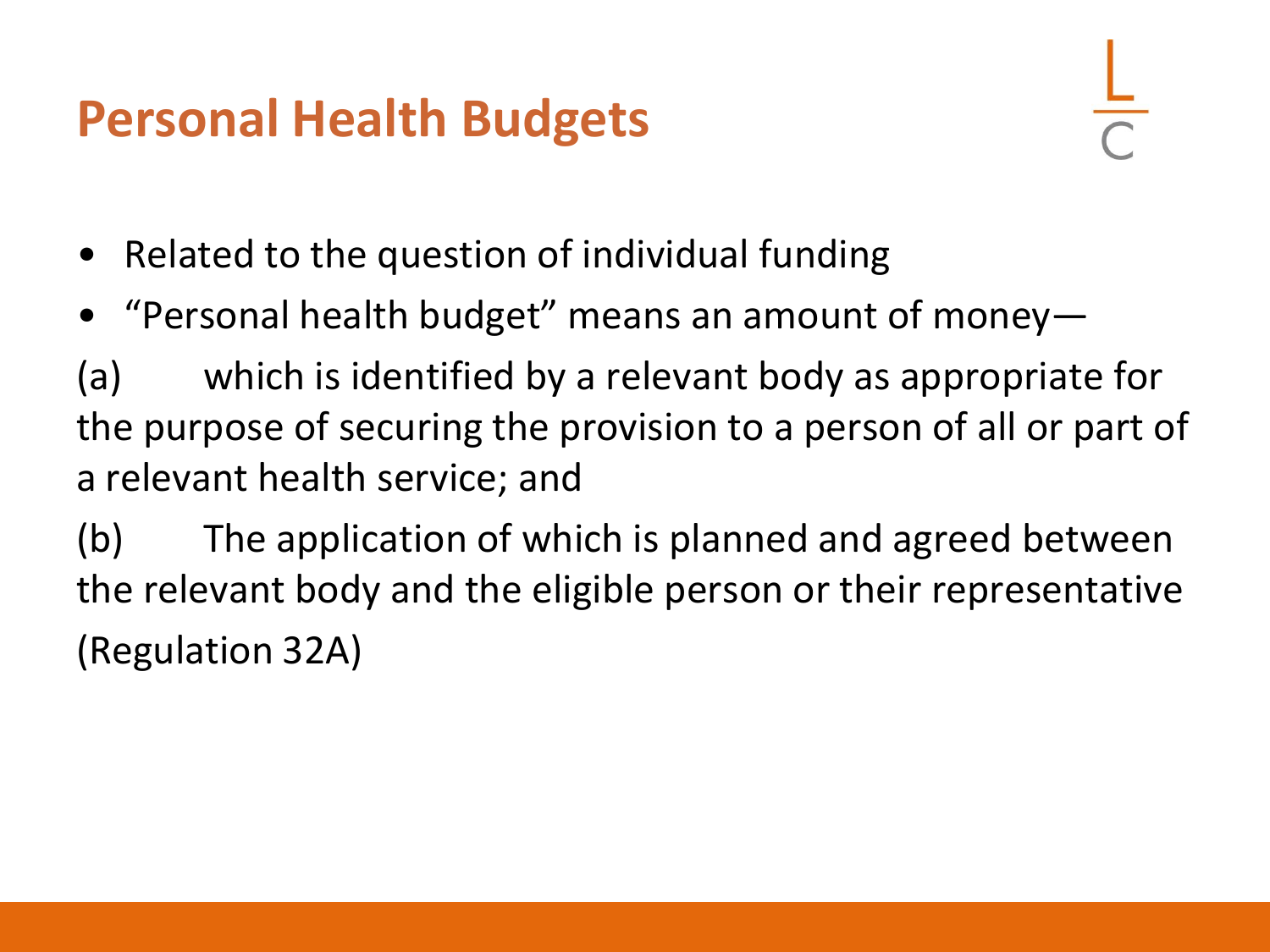### **What is a "Relevant Health Service"?**

"Relevant health service" means—

- (a) Continuing Care for Children; or
- (b) NHS Continuing Healthcare

Regulation 32A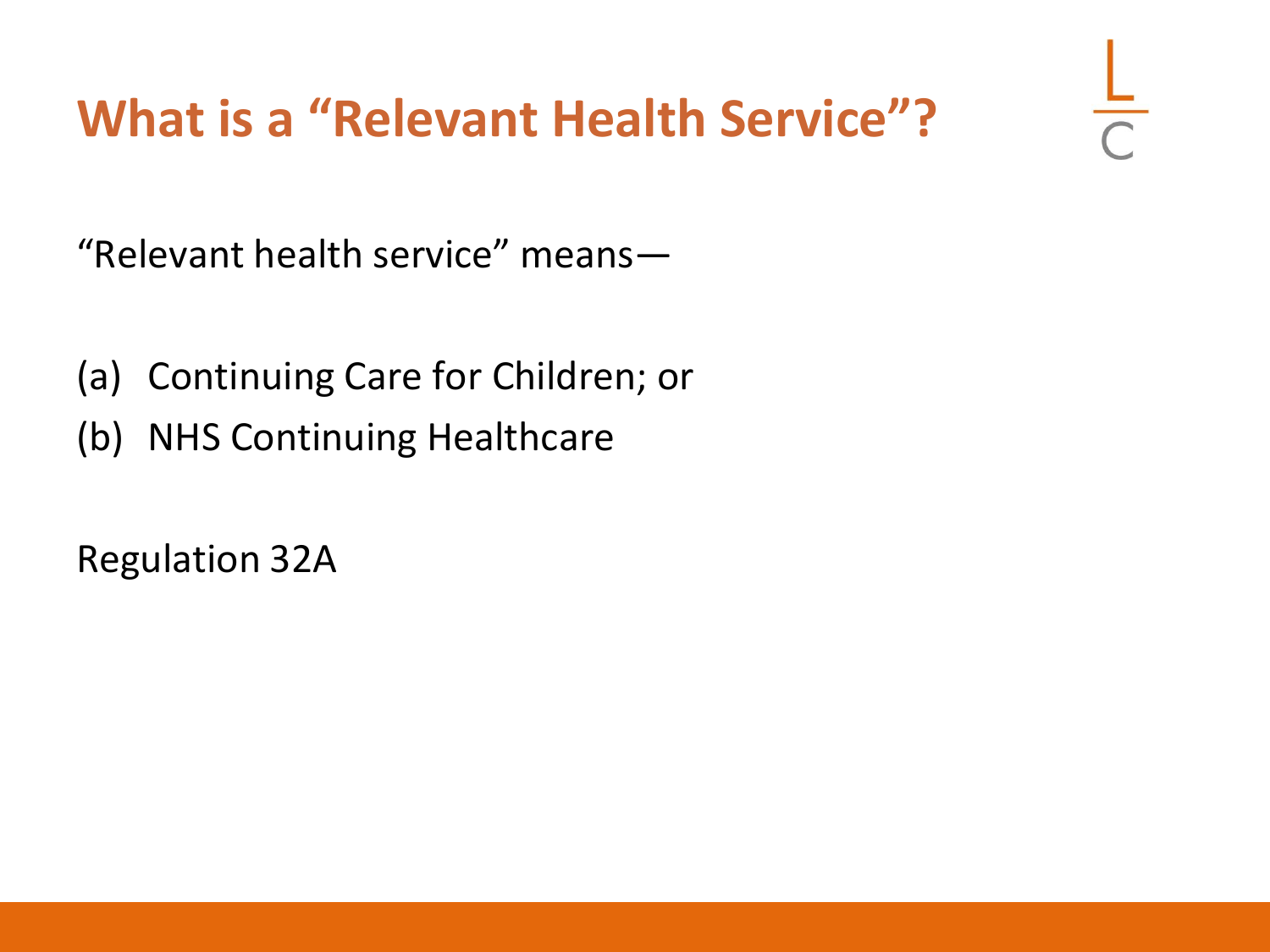### **How is Continuing Care for Children Defined?**

"that part of a package of care which is arranged and funded by a relevant body for a person aged 17 or under to meet needs which have arisen as a result of disability, accident or illness"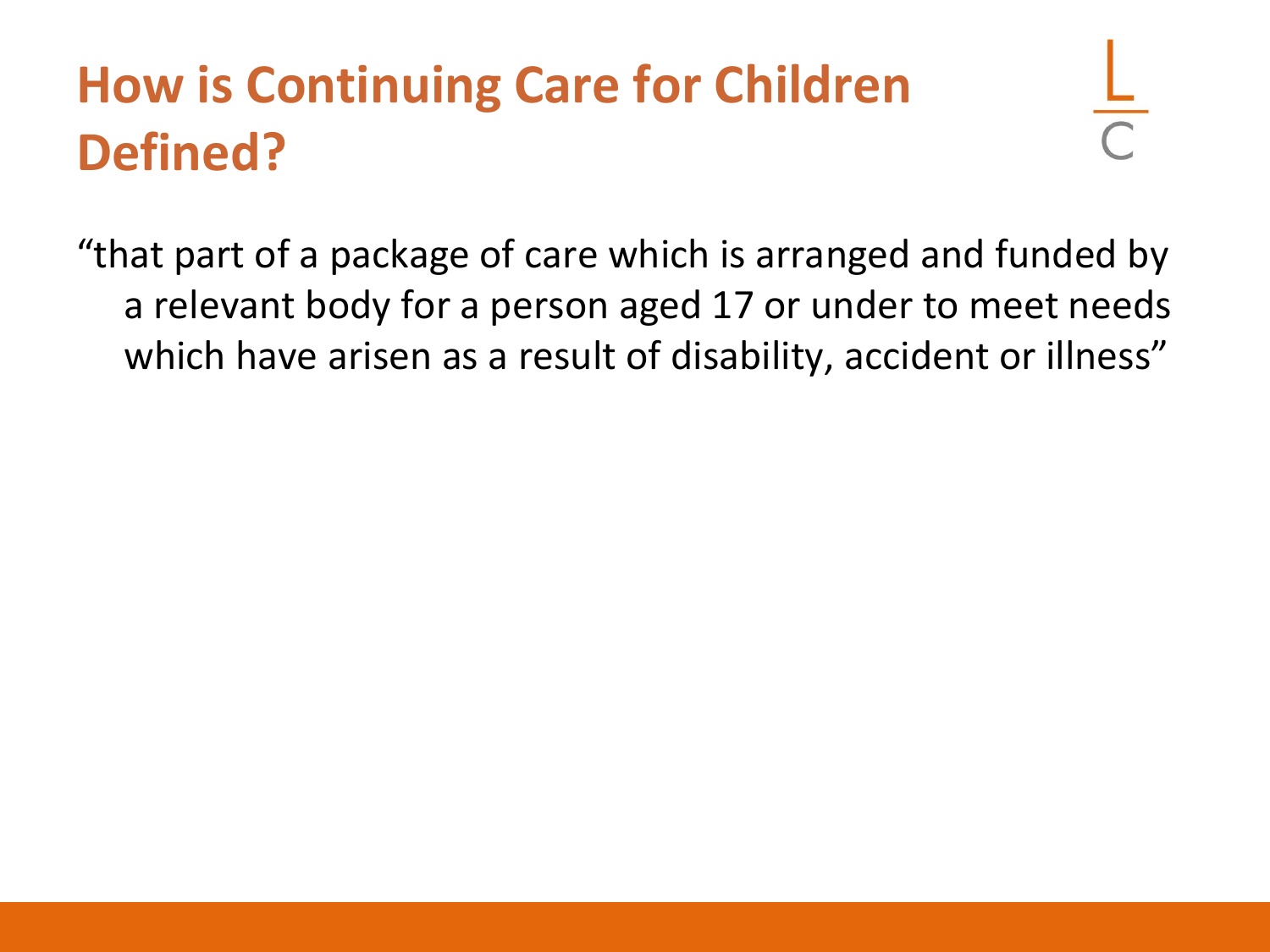### **How is NHS Continuing Healthcare defined?**

"A package of care arranged and funded solely by the health service in England for a person aged 18 or over to meet physical or mental health needs which have arisen as a result of disability, accident or illness"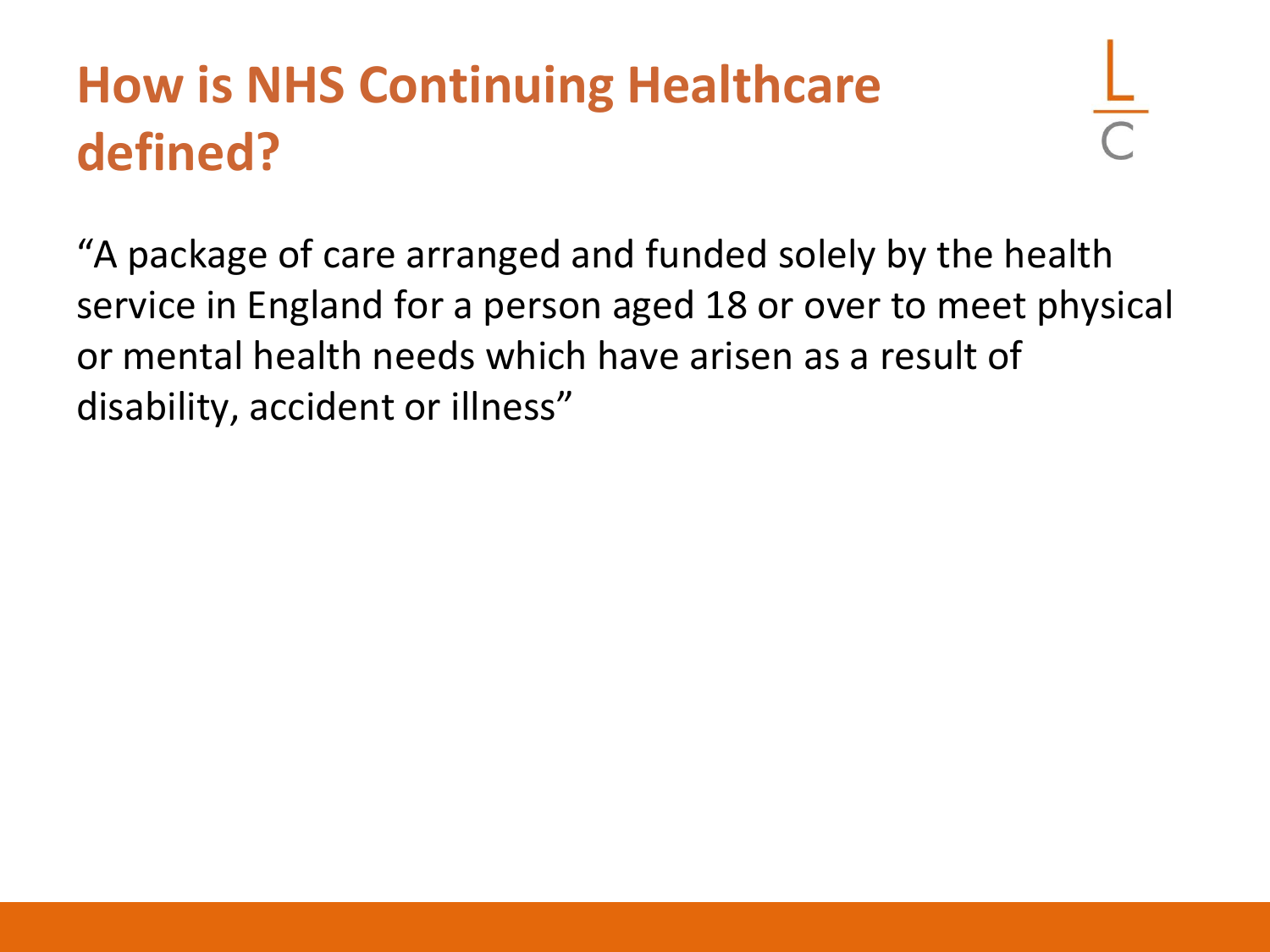### **What does NHS England's Guidance say?**

- Money in a PHB is not new money
- Rather, it is money which would have been spent, being spent more flexibly
- It gives choice, control and flexibility to the patient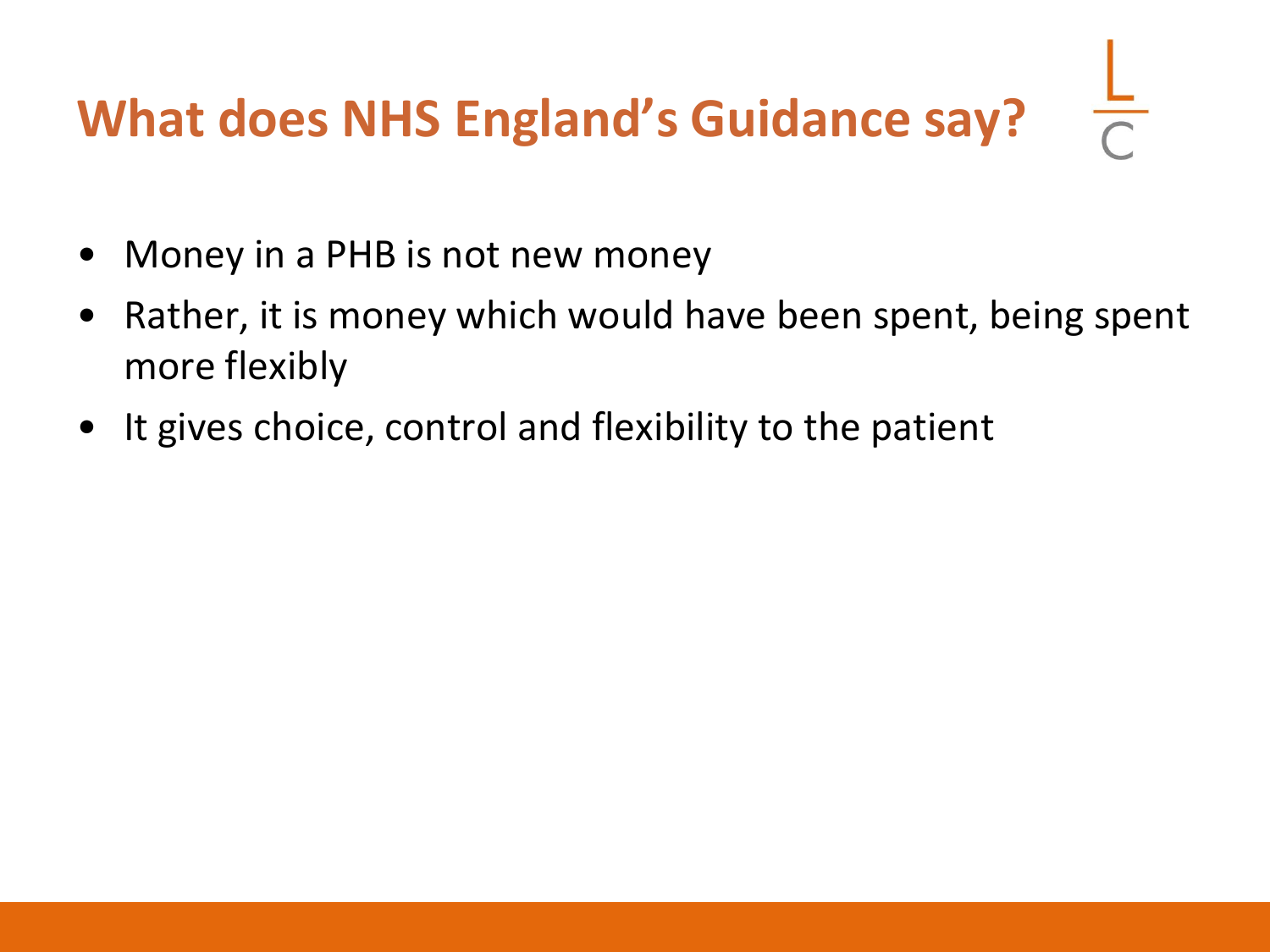### **What are the rights of patients?**

Regulation 32B(4), in force from 1 October 2014:

"Where a request is made by or on behalf of an eligible person for a personal health budget, a relevant body must grant that request, save to the extent that it is not appropriate to secure provision of all or any part of the relevant health service by that means in the circumstances of the eligible person's case."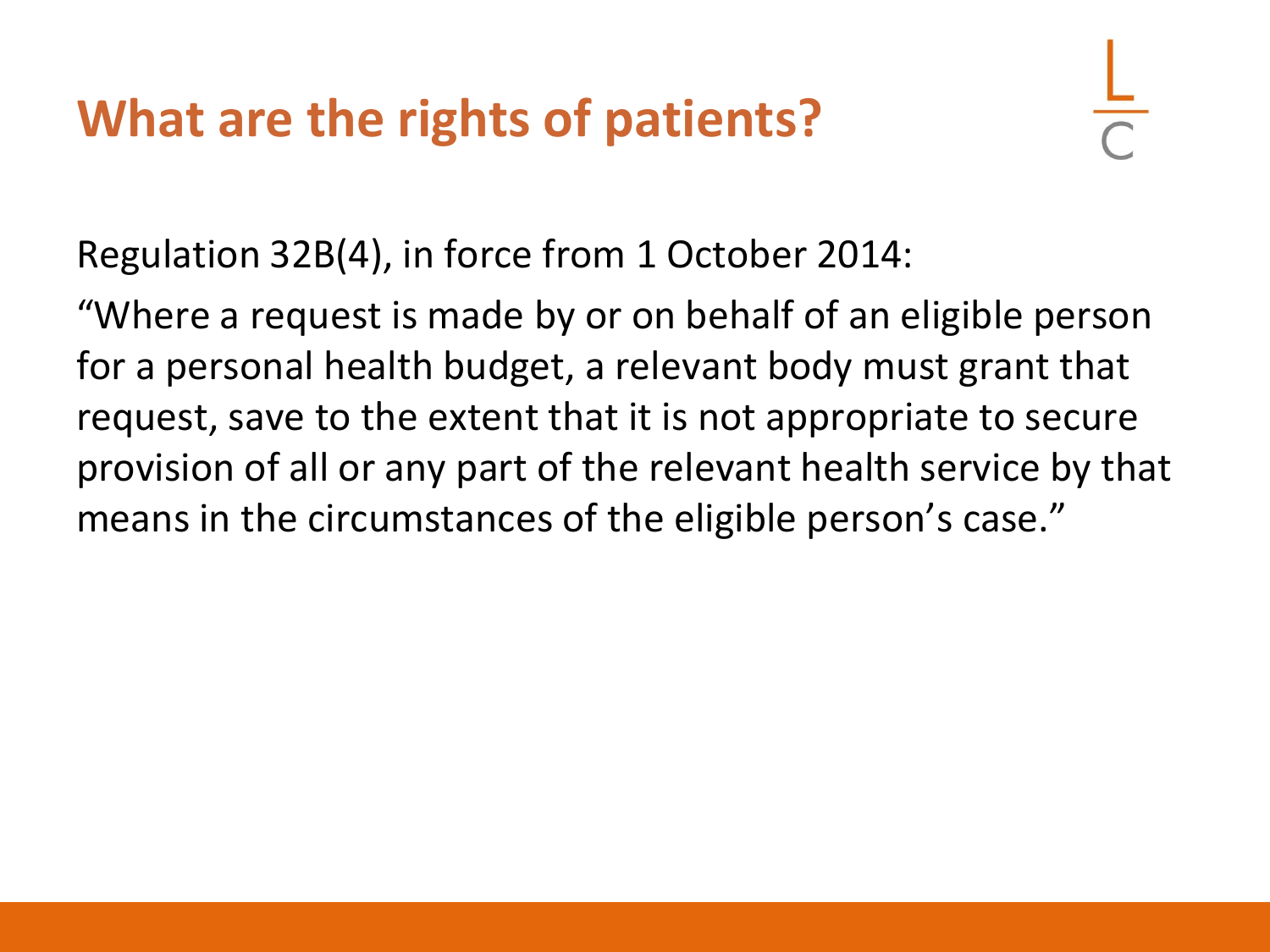### **What are the rights of patients (2)**

- If request made, must be granted
- Save to extent that not appropriate
- (May be appropriate to have personal health budget for part of patient's care)
- However, Guidance states that CCGs should strive to include as much of the budget as possible into person's PHB (5.1)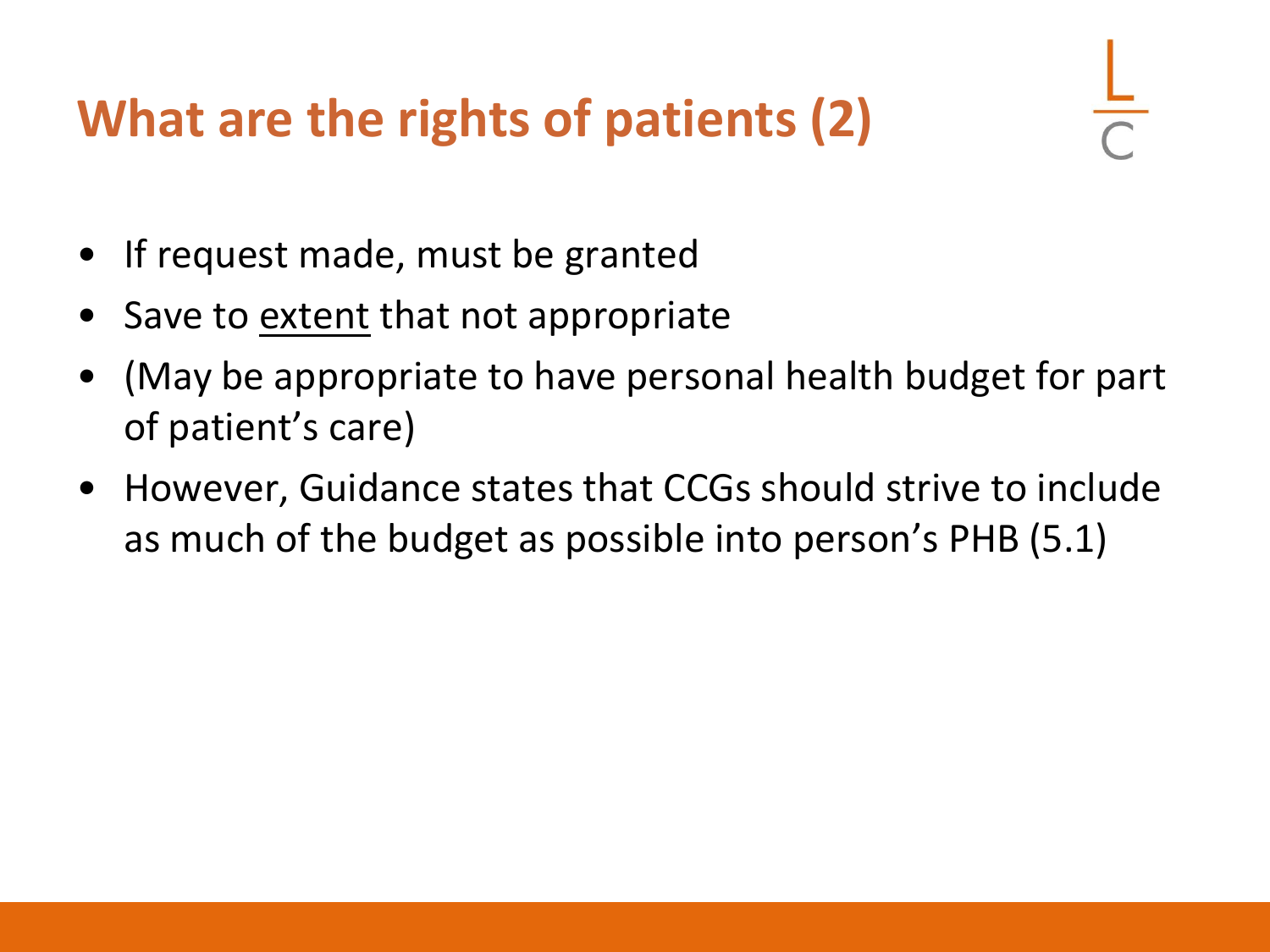### **Discretion where Right to Have inapplicable**

- Even if the 'right to have' a PHB does not apply, the commissioner may retain a discretion.
- This can be useful, such as in cases where a patient has a fluctuating condition.
- Such patients may not always be eligible for NHS Continuing Care / Continuing Care for Children
- While not eligible, no right to PHB
- Health body can offer PHB on voluntary basis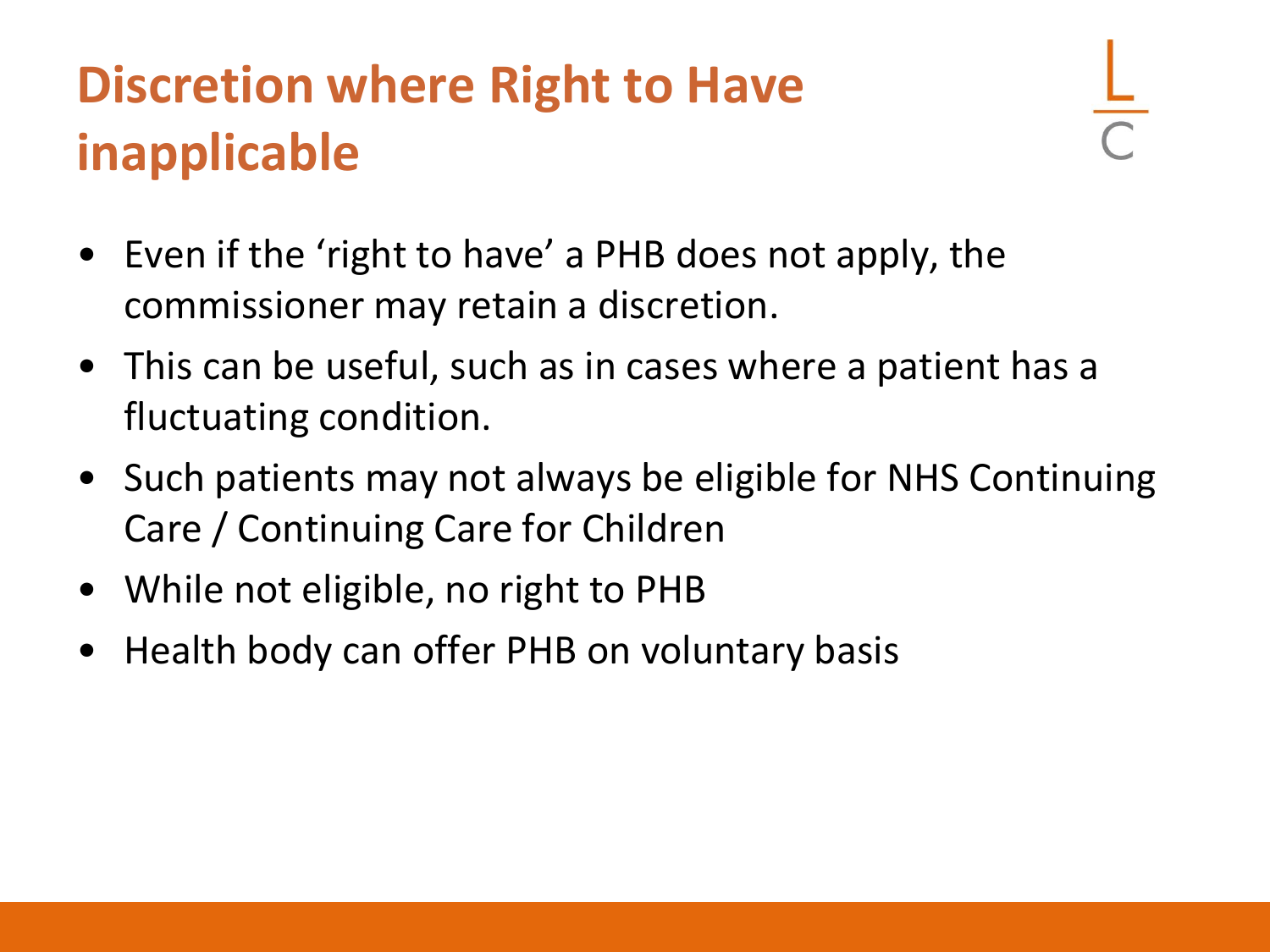### **Other Duties for Commissioners**

- Duty to publicise and promote availability of PHBs to eligible persons and their representatives
- Provide information, advice and support those deciding whether to request PHB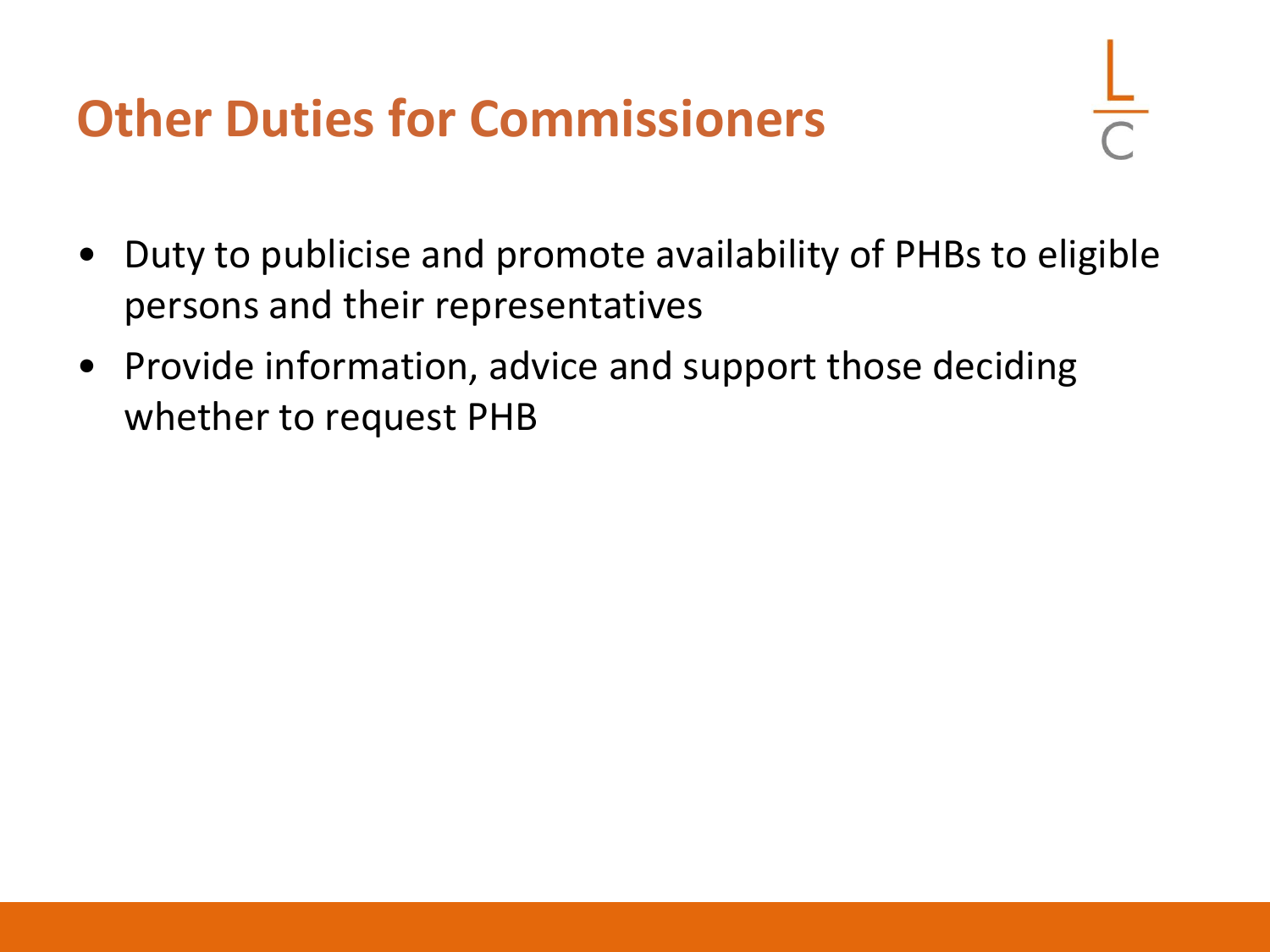### **The Right to Have – a major change**

- Right to have a PHB is major development
- In *R* (*Harrison*) v SSH [2009] EWHC 574 (Admin), held that PCTs had no power to make direct payments to patients
- Now not only the power for commissioners to give direct payments, but the right to have payments (albeit this right is not absolute).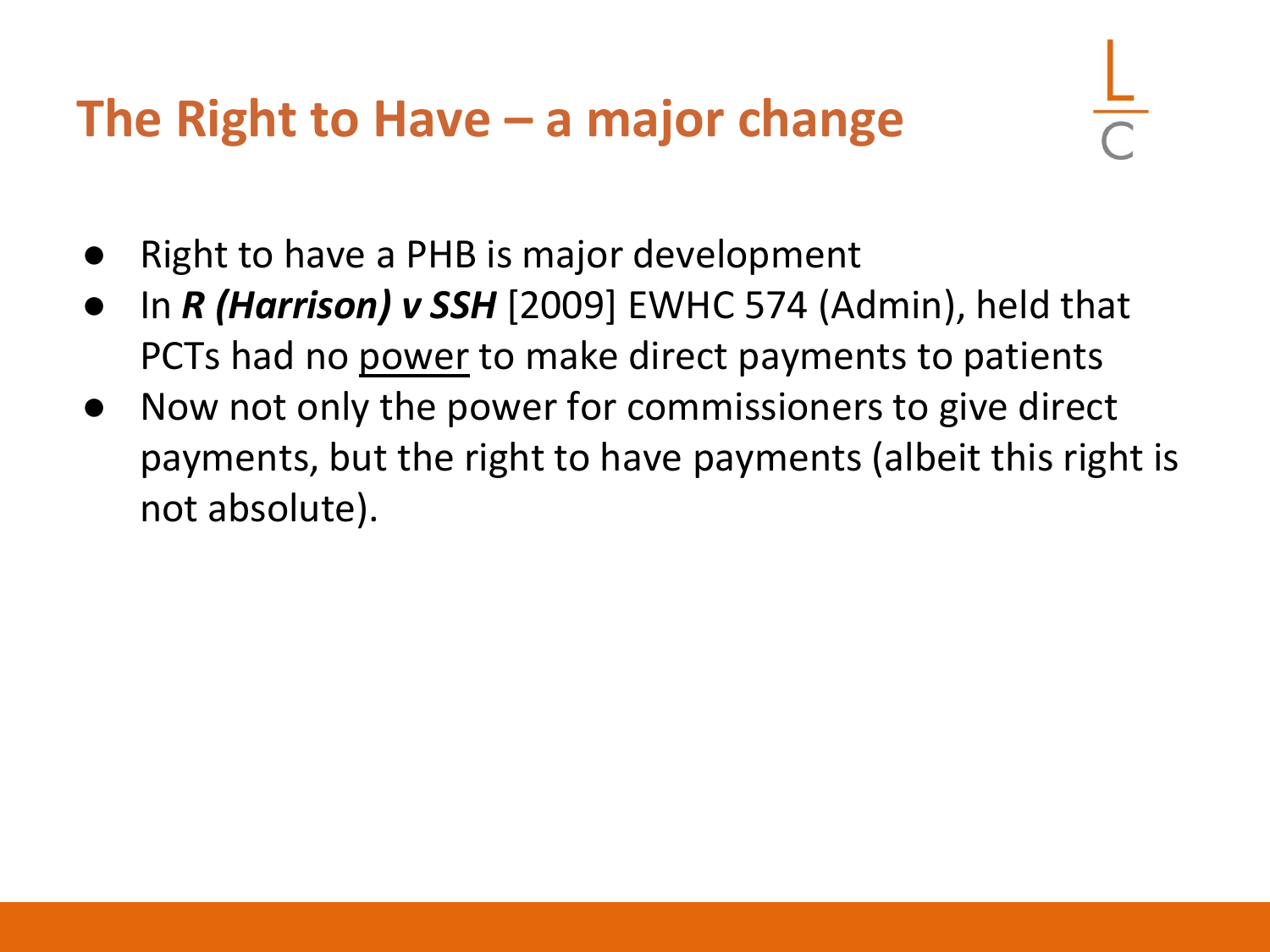### **When does the Right to Have not apply?**

- Guidance: may be impracticable or inappropriate
- Type of care required
- Not value for money (to the NHS)
- These are exceptional circumstances
- Pilot cases: PHBs will generally be able to be provided (Guidance 7.1)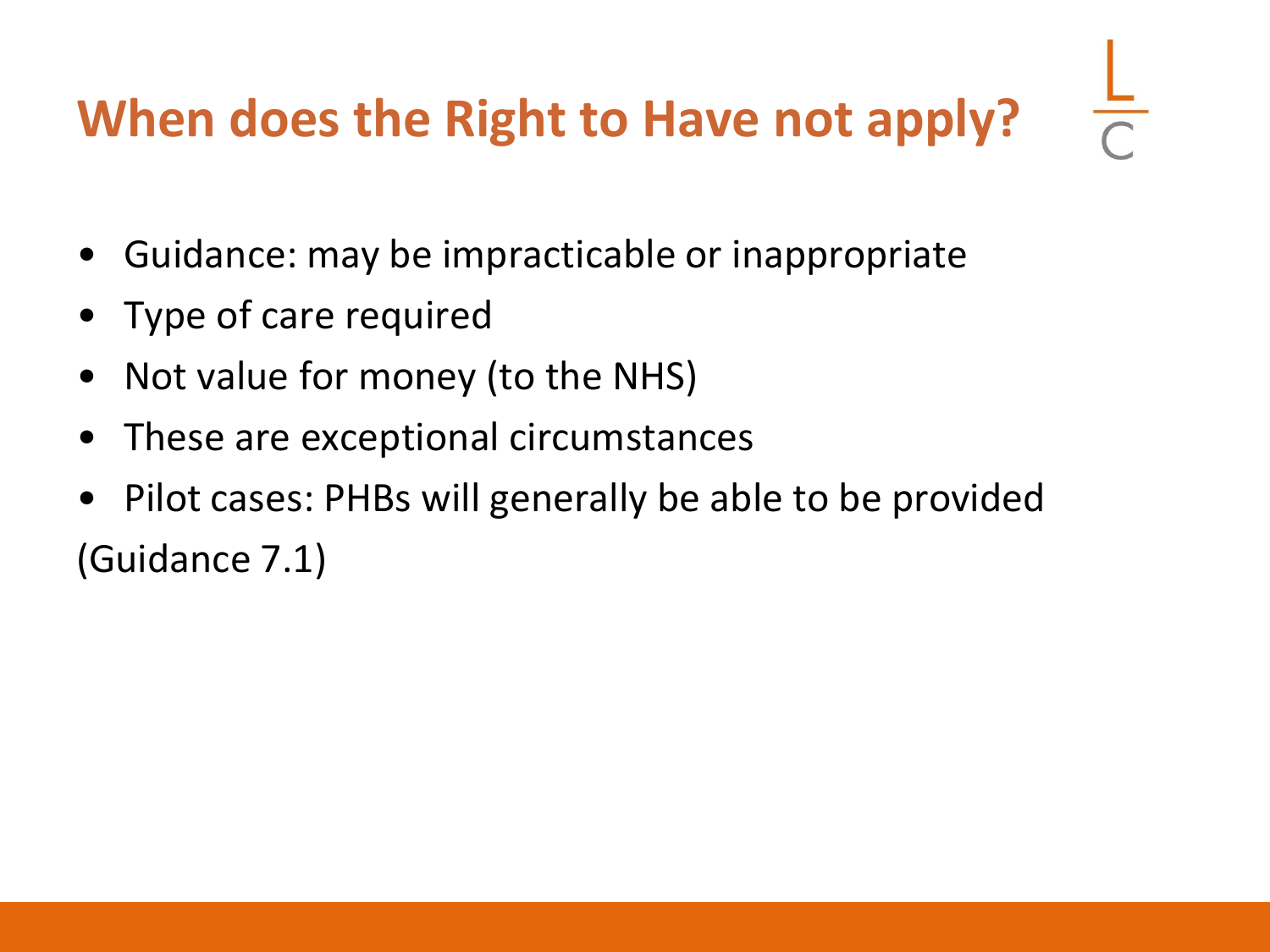# **What if the Right to Have does not apply?**

- Health body must give reasons for the refusal for the PHB
- Eligible person / representative may require a review of the decision; can provide evidence or information
- Health body must provide decision in writing, with reasons
- No obligation to review more than once in 6-month period
- NHS England's Guidance gives good practice timeline for reconsideration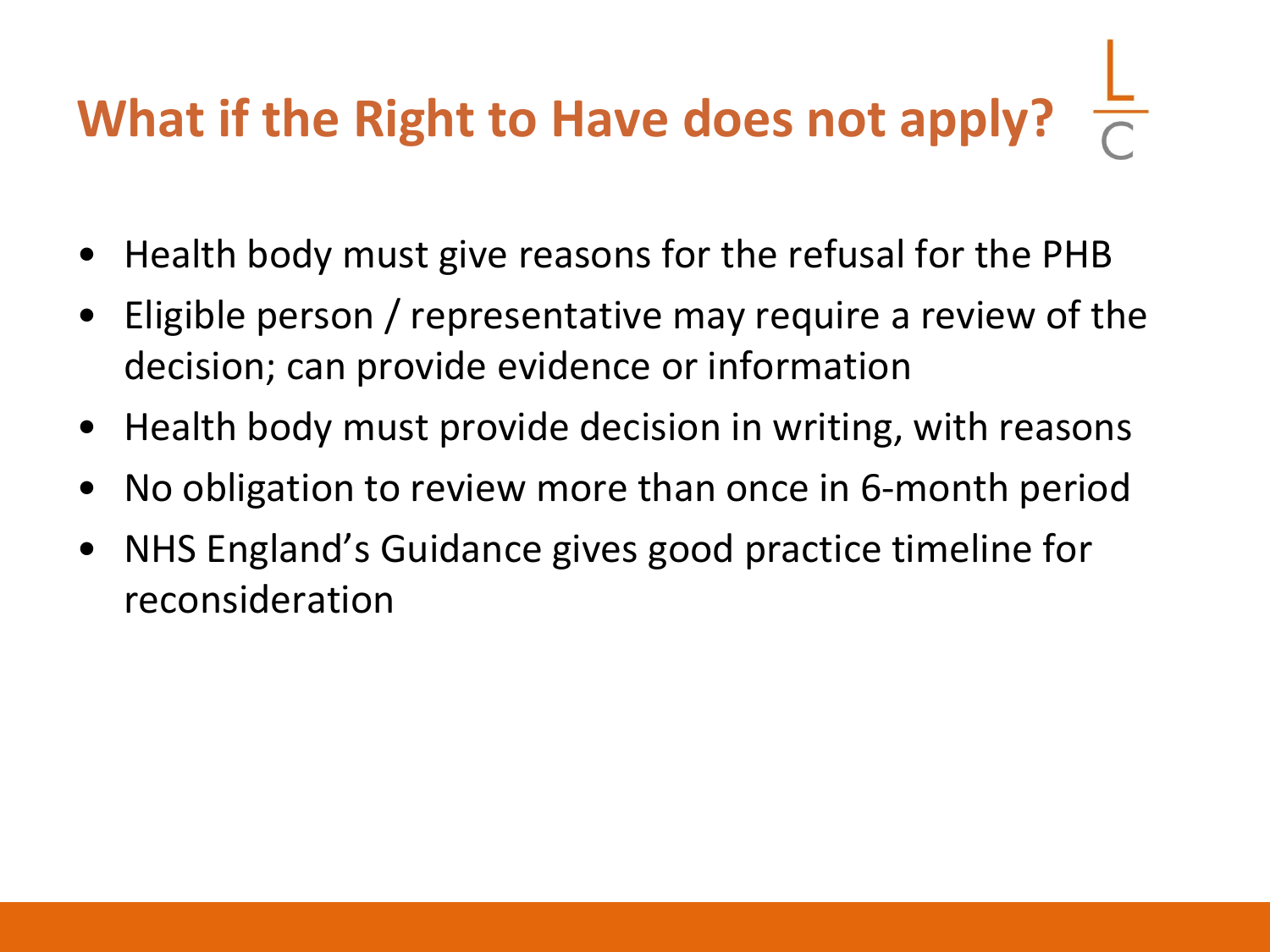### **Different types of PHB**

- Direct Payments
- 'Notional budgets'
- Payments to appointed person

Direct Payments have particular regulations: National Health Service (Direct Payments) Regulations 2013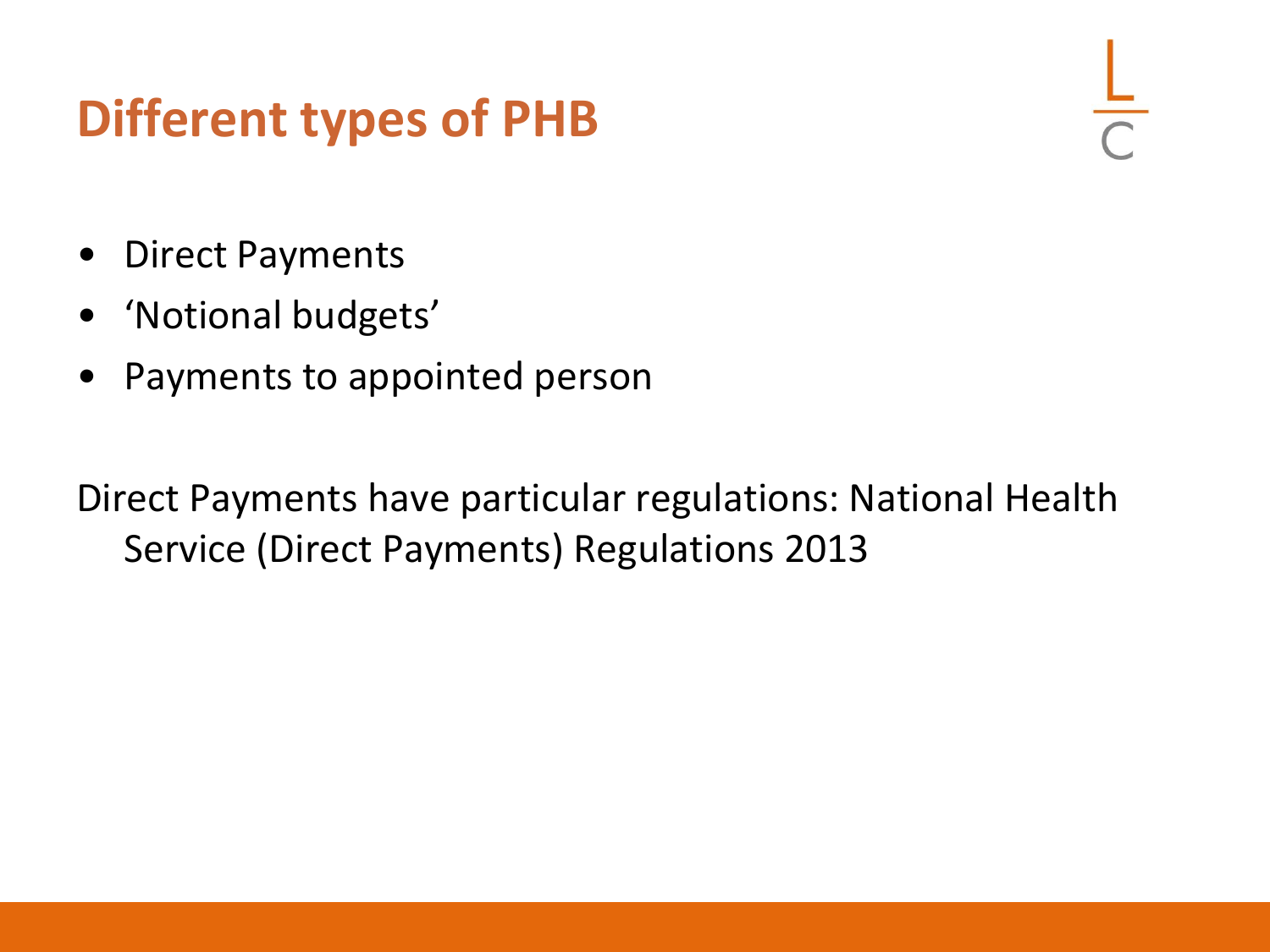## **To whom can a direct payment be made?**

- Can be made to anyone for whose benefit anything may or must be provided or arranged by a health body—
- (i) Under the 2006 Act, or
- (ii) In the case of CCG or the Board, under any other enactment,
- Who consents to the making of a direct payment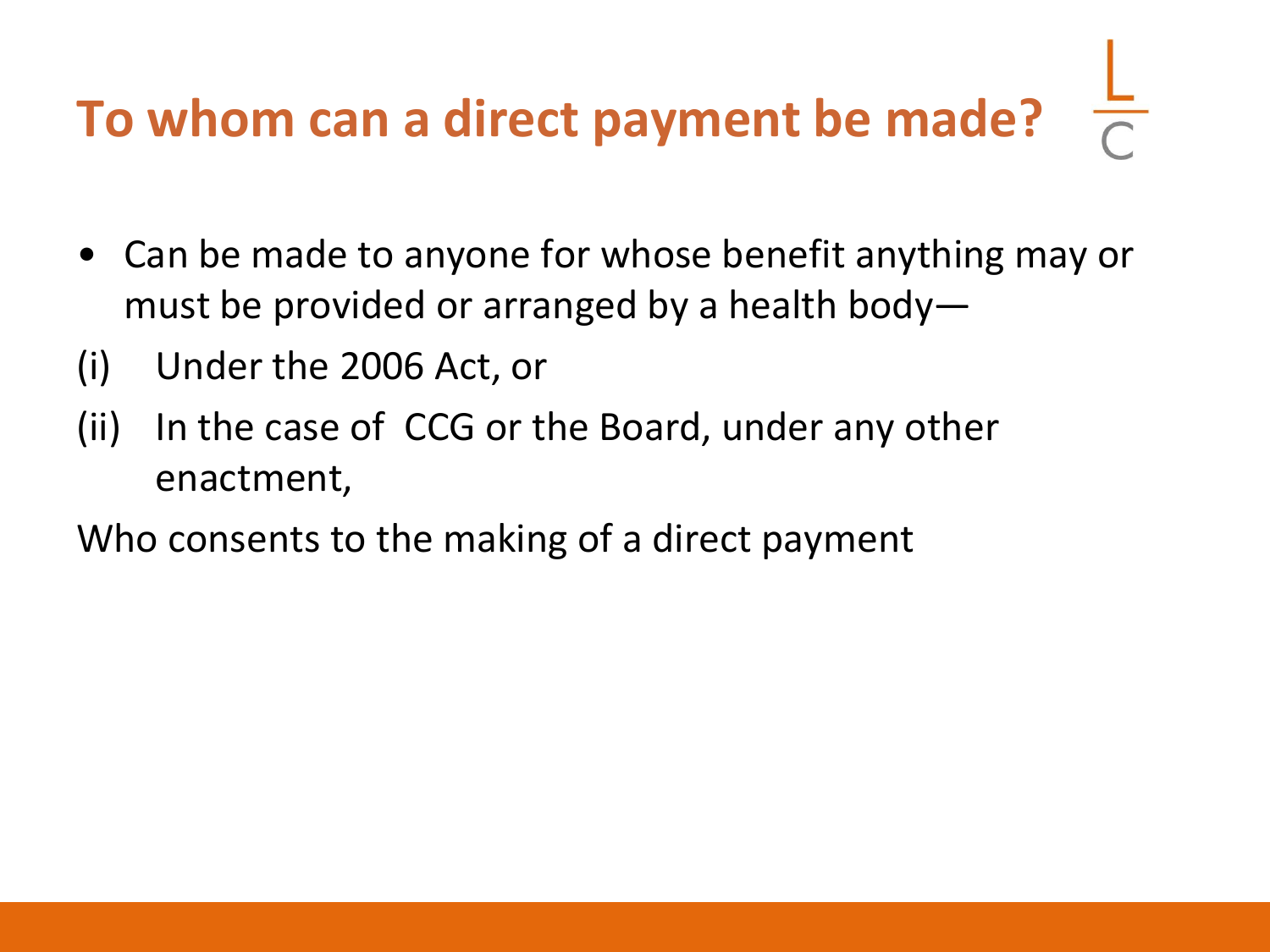### **Children and Adults Lacking Capacity**

- Representatives can consent to the making of PHBs
- Must:
	- Agree to act on patient's behalf in relation to direct payment
	- Act in best interests of patient when securing provision of services in respect of which the direct payment is made
	- Be responsible as principal on contracts
	- Use direct payment in accordance with care plan
	- Comply with the Direct Payment Regulations (Regulations 4 and 5)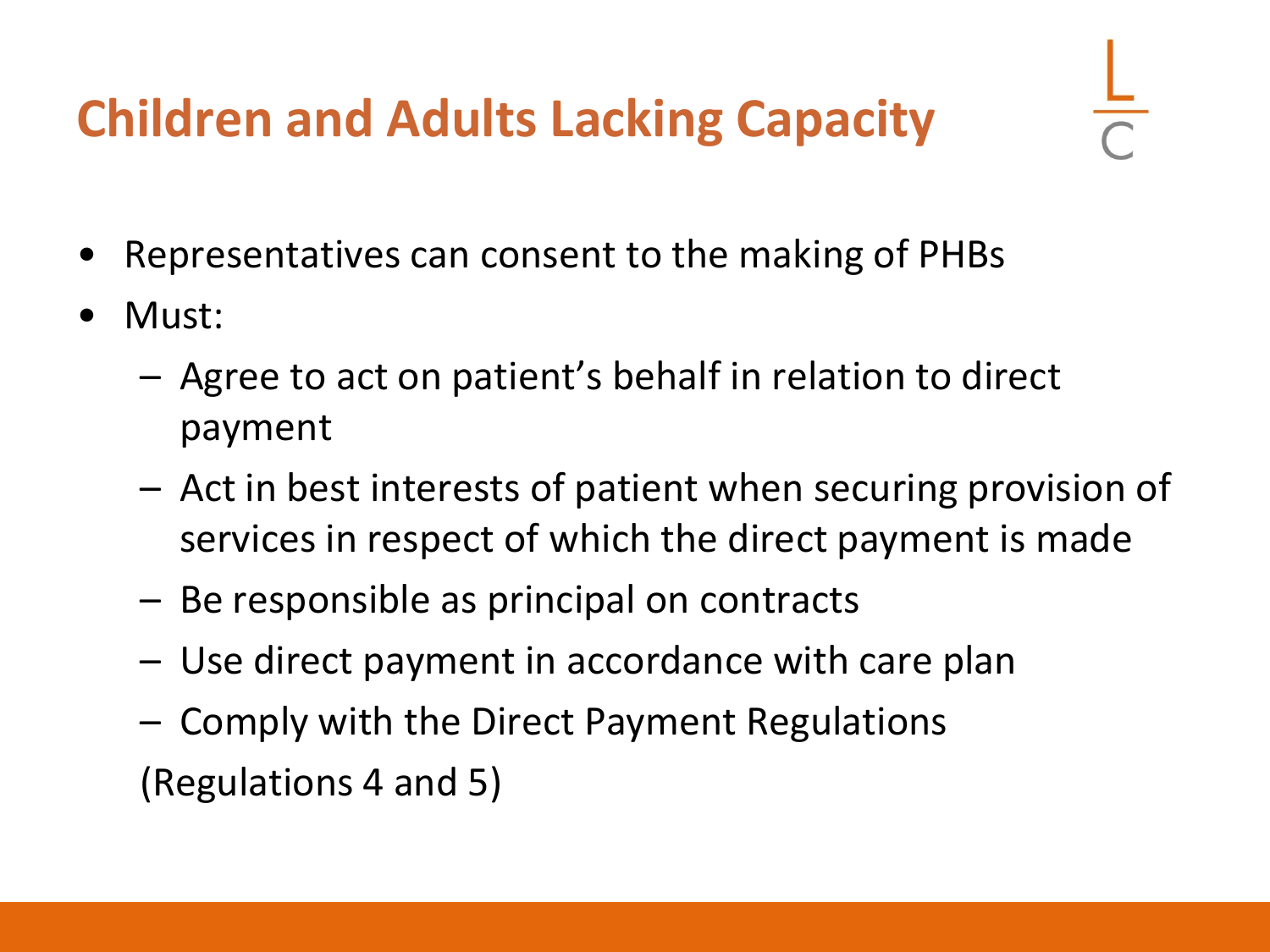### **Decision to make direct payment**

- 
- Health body may consult various persons, including:
	- Anyone identified by patient
	- Carer
	- Health care professional
	- Social care team
	- Patient (if patient doesn't have capacity / not adult otherwise patient would have to consent)

(Regulation 7)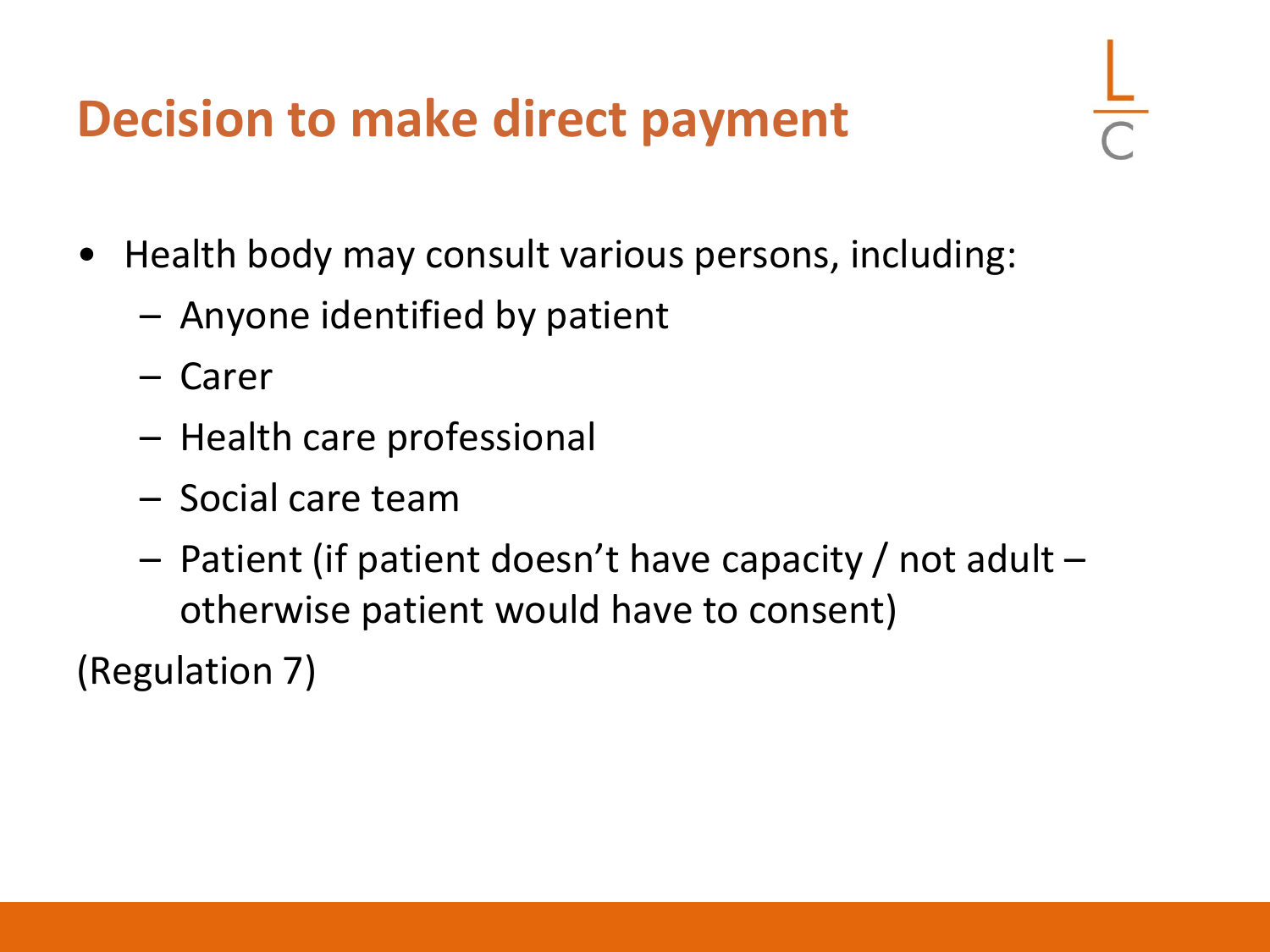#### **Payment to Nominee**

- Health body must be satisfied nominee capable of managing payment
- Enhanced criminal record certificate (unless living in same household as patient)

(Regulation 7(7))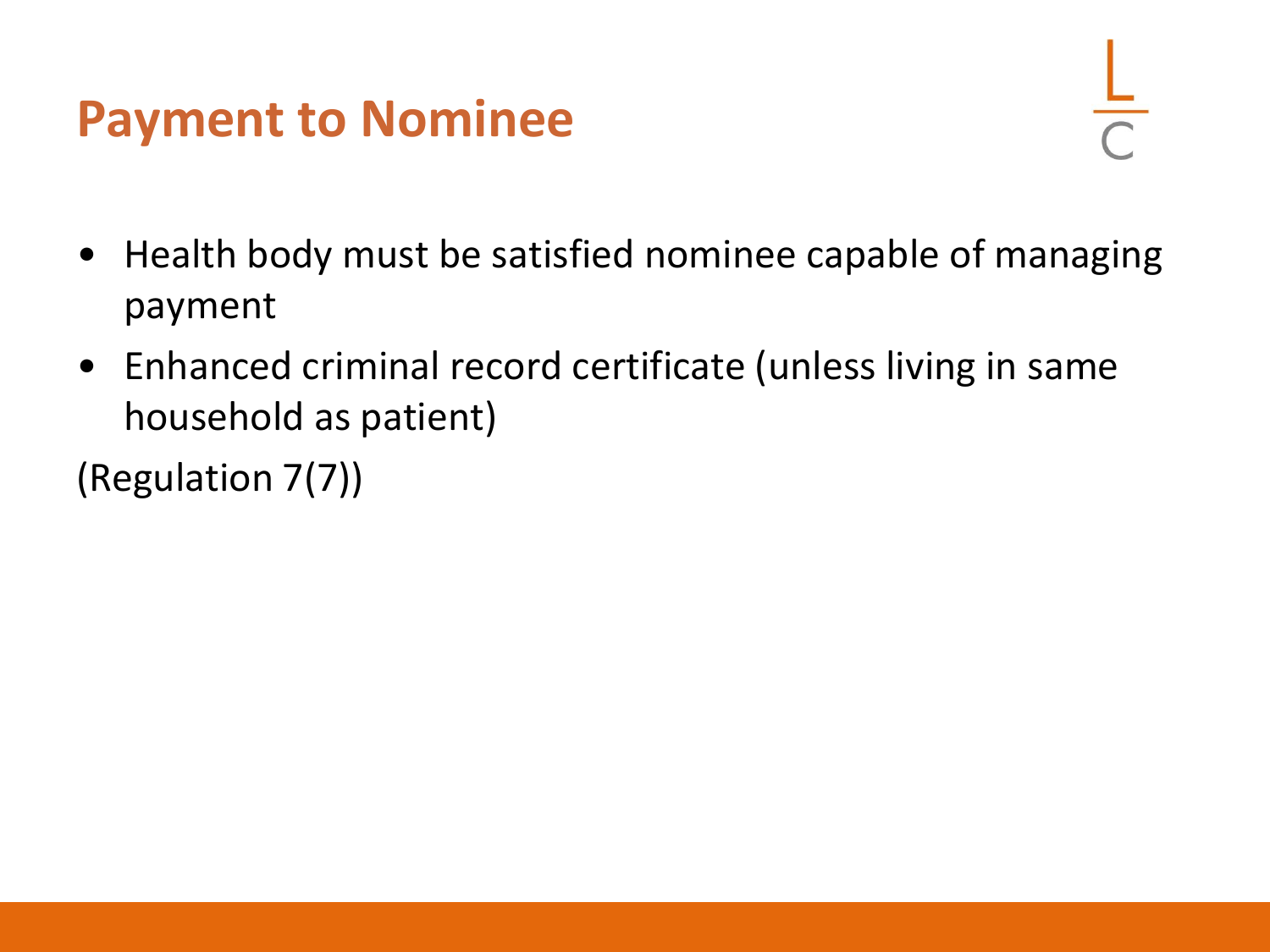### **Refusal to make direct payment**

- If Health body refuses to make direct payment, must inform patient and any representative
- Reasons must be given
- Right to request consideration (providing evidence/information)
- Decision on reconsideration must be in writing
- No requirement for more than one reconsideration in 6 month period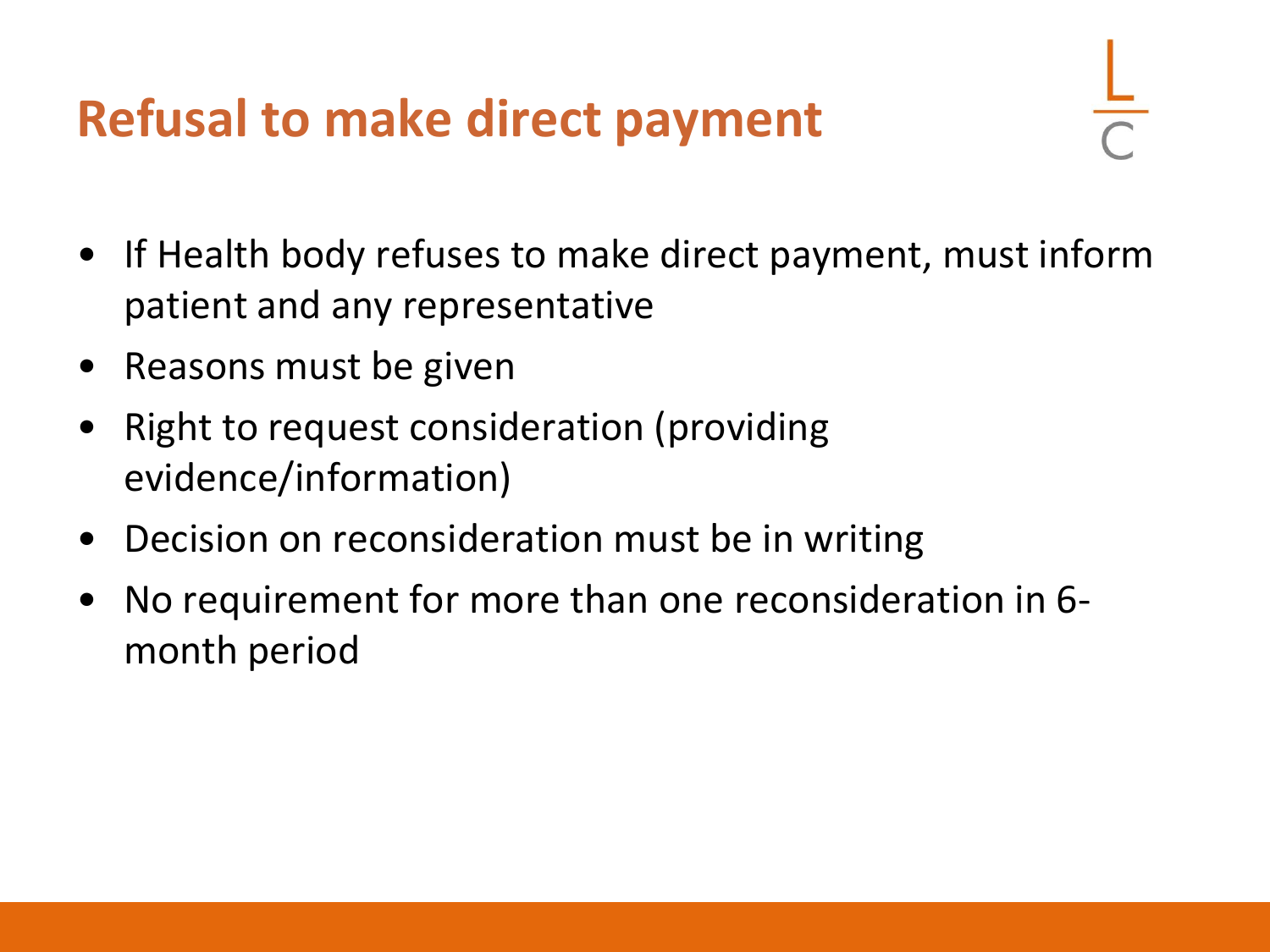### **Provision of assistance by commissioner**

- Regulation 9(1): commissioner must make arrangement for information, advice or other support.
- May include provision for payroll, training, sickness cover or other employment-related services
- Some charities provide assistance and support
- Must be a care co-ordinator, who is the point of contact at the commissioner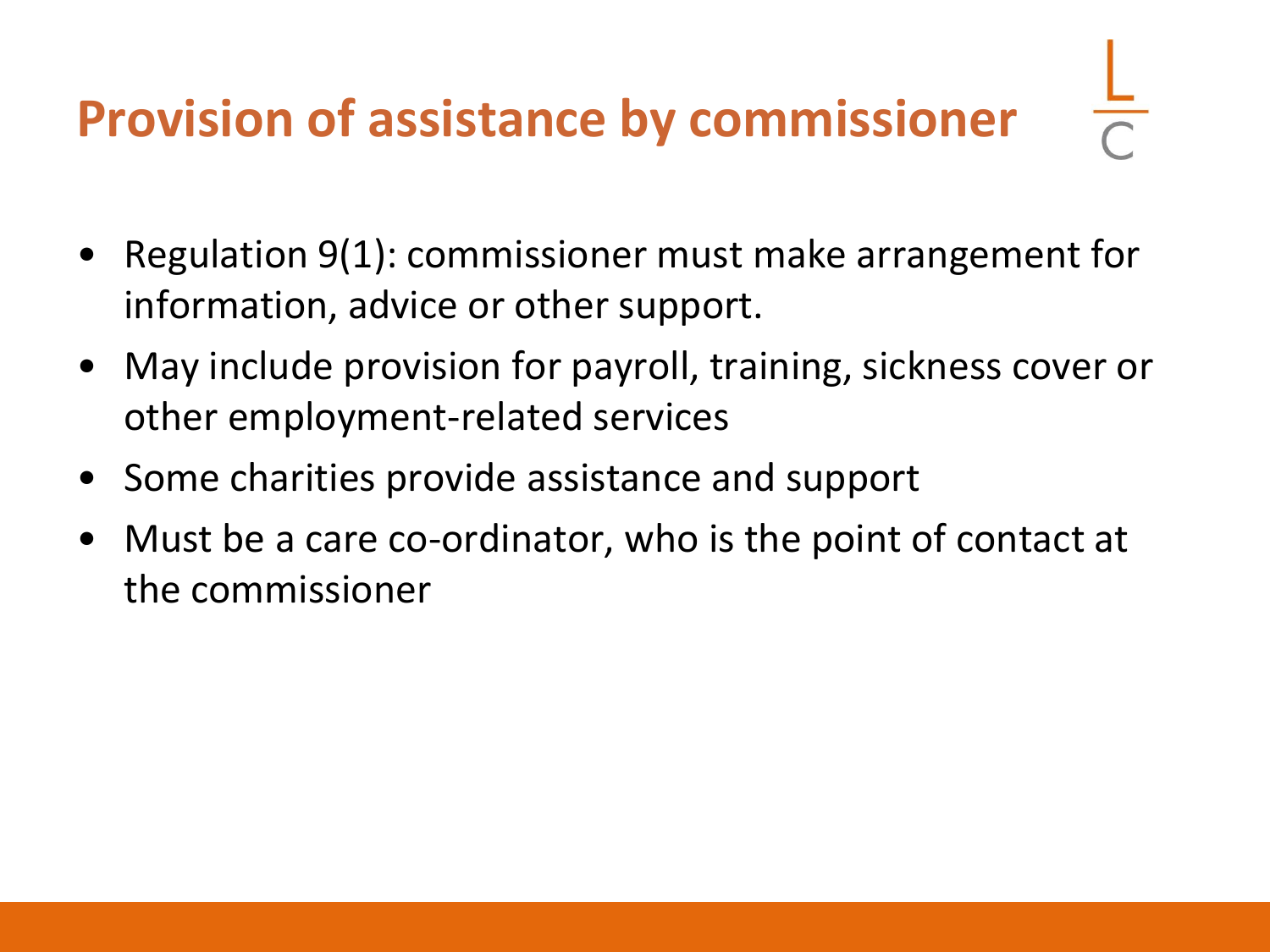### **Direct Payments and Residential Care**

- NHSE Guidance suggests caution
- No prohibition in legislation
- No explicit limit to those living in own homes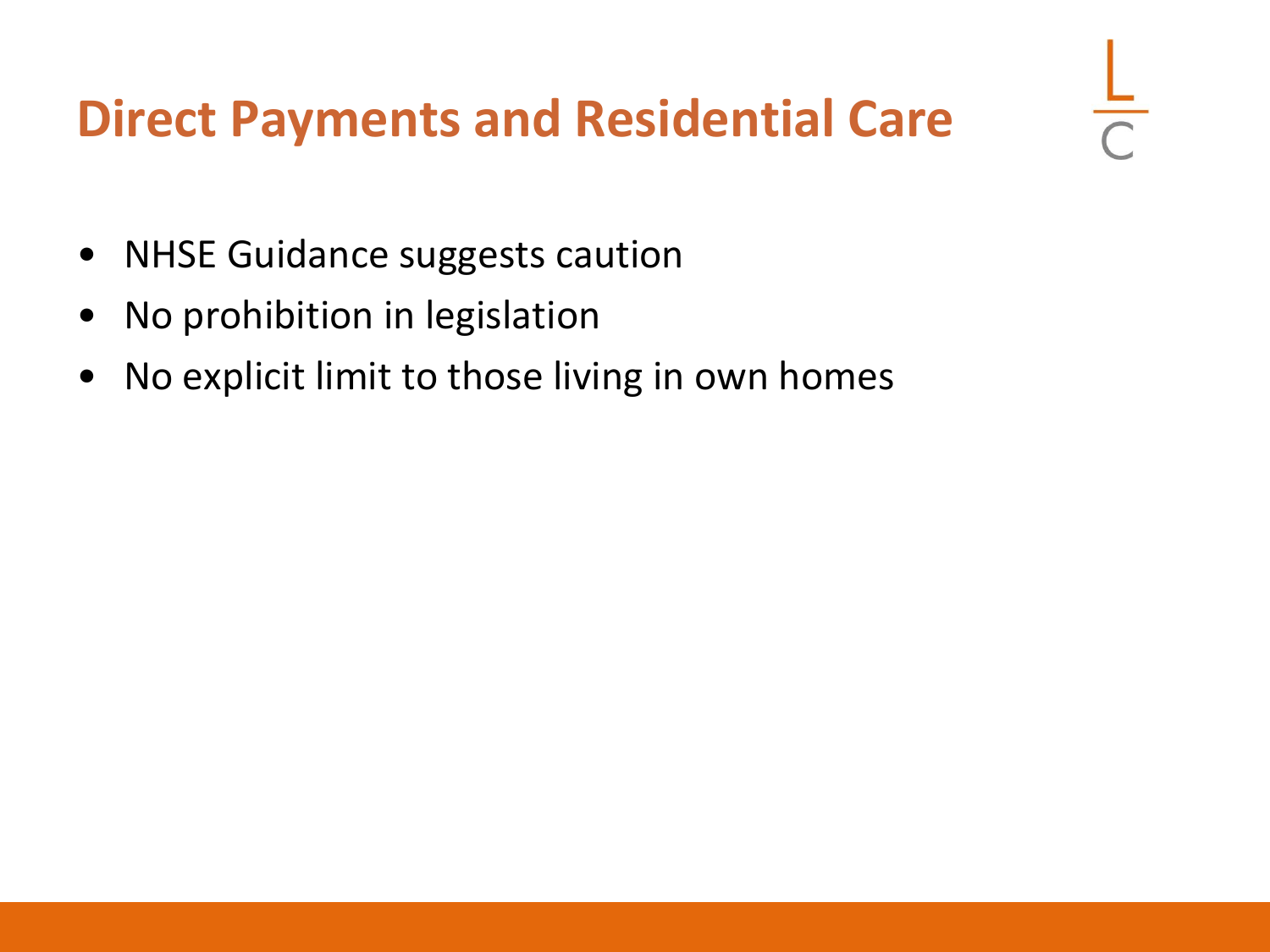#### **Direct Payments: Care Plan**

- Commissioner must prepare care plan
- Give advice to patient, representative or nominee regarding the risks of direct payments
- Agree the procedure for managing significant potential risks
- Commissioner must be satisfied that the health needs in the care plan can be met by the services in the care plan, and the direct payments will be sufficient for the full cost of each of the services in the care plan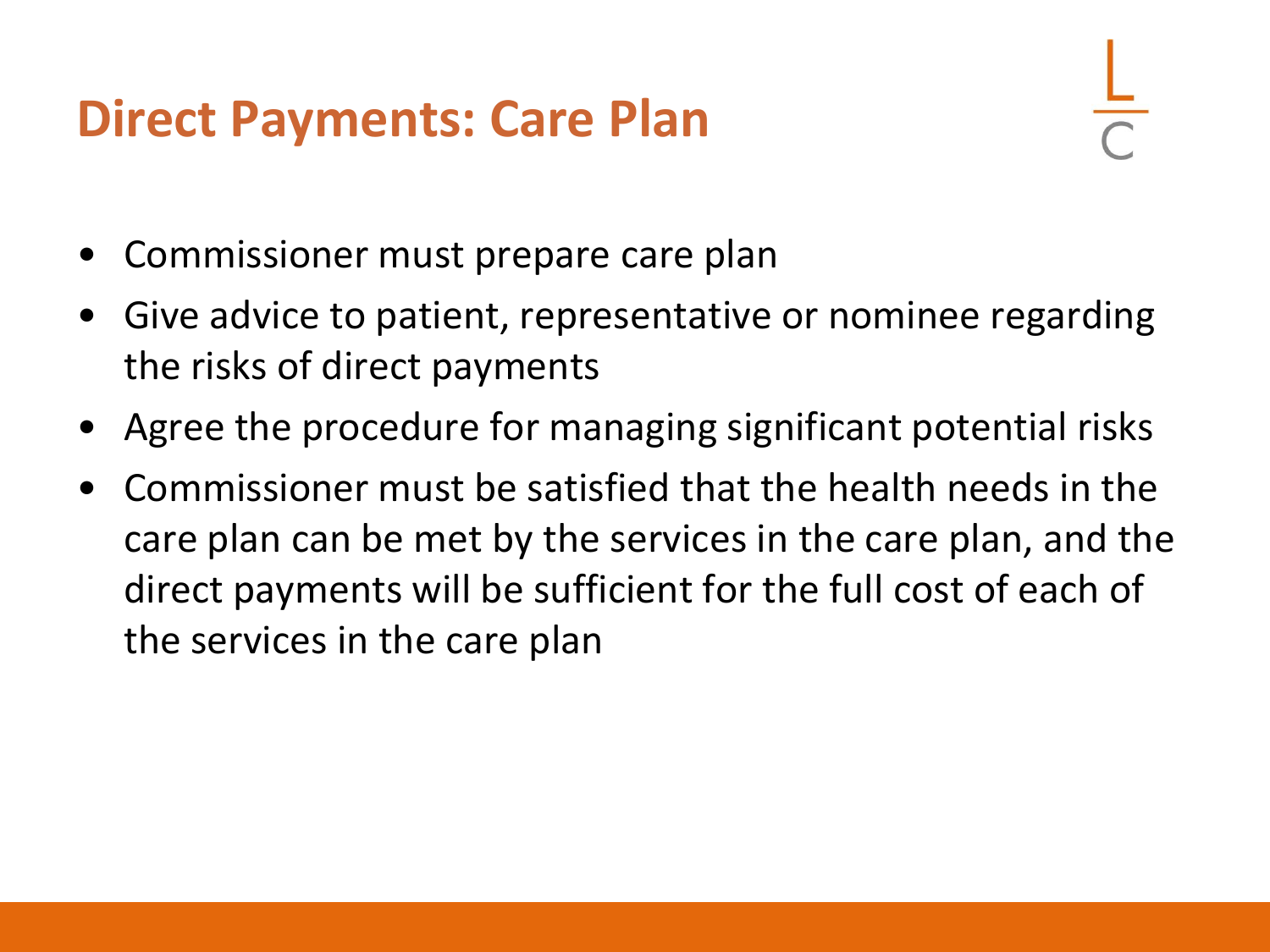### **Care Plans: the Risks**

- Patient's health
- Medical or surgical risk from procurement of particular services
- Employment relationships
- Lack of / insufficient complaints procedures
- Lack of / insufficient insurance cover
- Monies may go missing, be misused or subject to fraud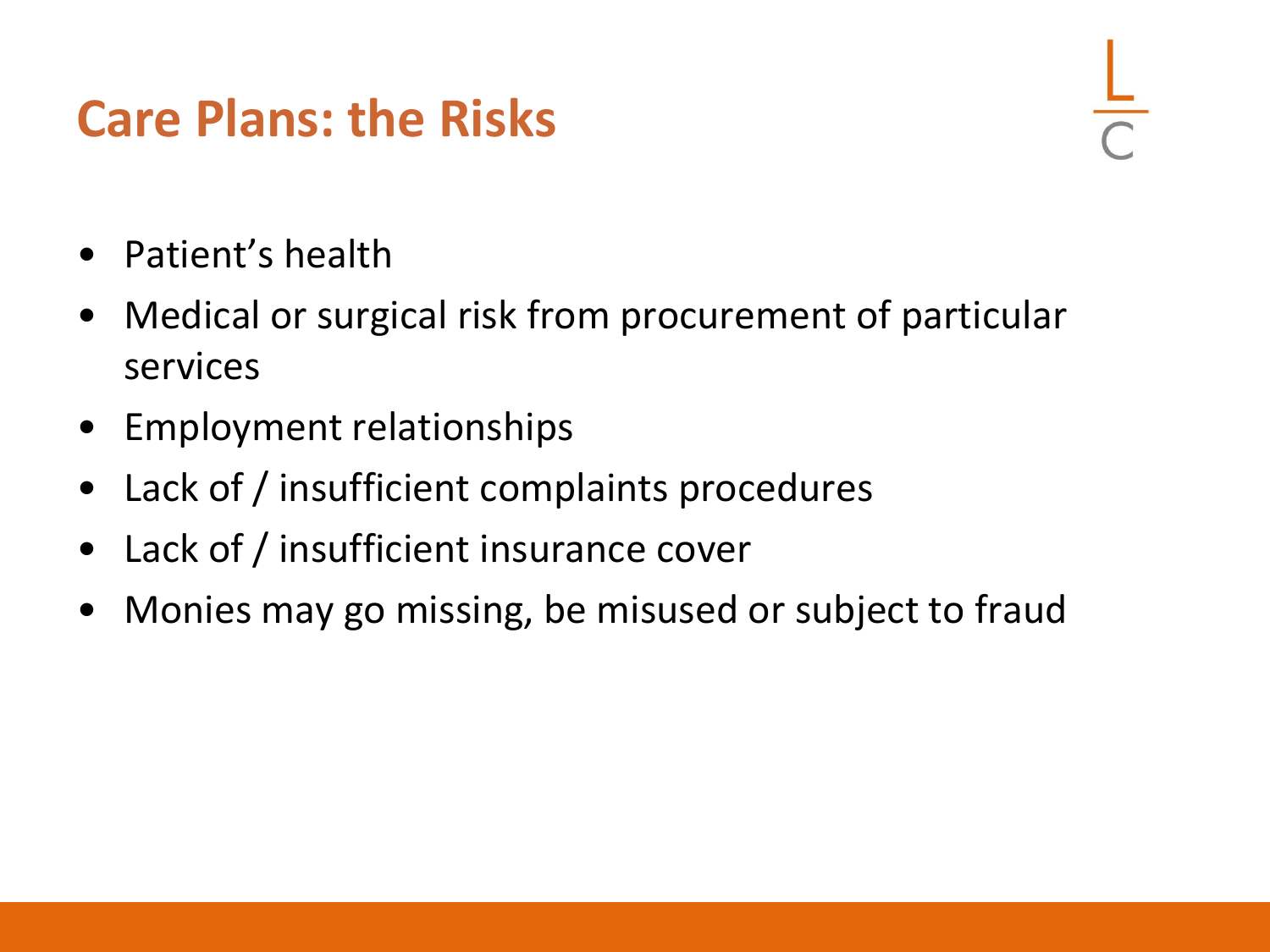### **Care plans: Content**

- Health needs to be met by services secured by direct payments
- Services that the commissioner considers necessary to meet health needs of patient
- Amount / frequency of payment
- Name of care co-ordinator
- Who monitors each health condition
- Anticipated date of first review of direct payments
- Period of notice to apply if health body to reduce / stop direct payments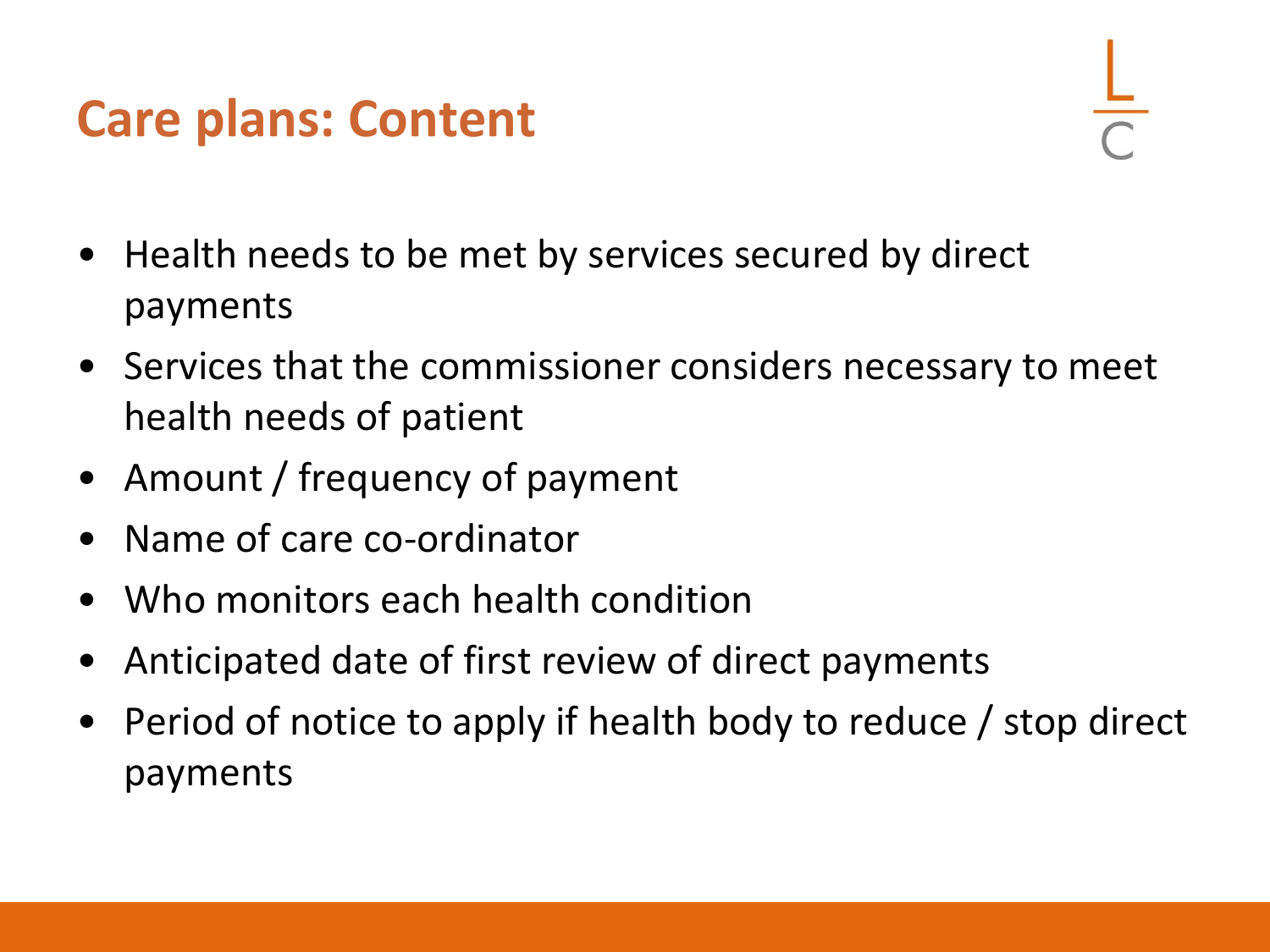### **Direct Payments: Excluded services**

- Primary medical services
- Prescriptions etc
- Planned surgical procedures
- Vaccination, immunisation or screening
- National Child Measurement Programme
- NHS Health Check
- Alcohol or tobacco
- Gambling services or facilities
- Repay a debt other than in respect of a service specified in a care plan

(Regulation 8(5)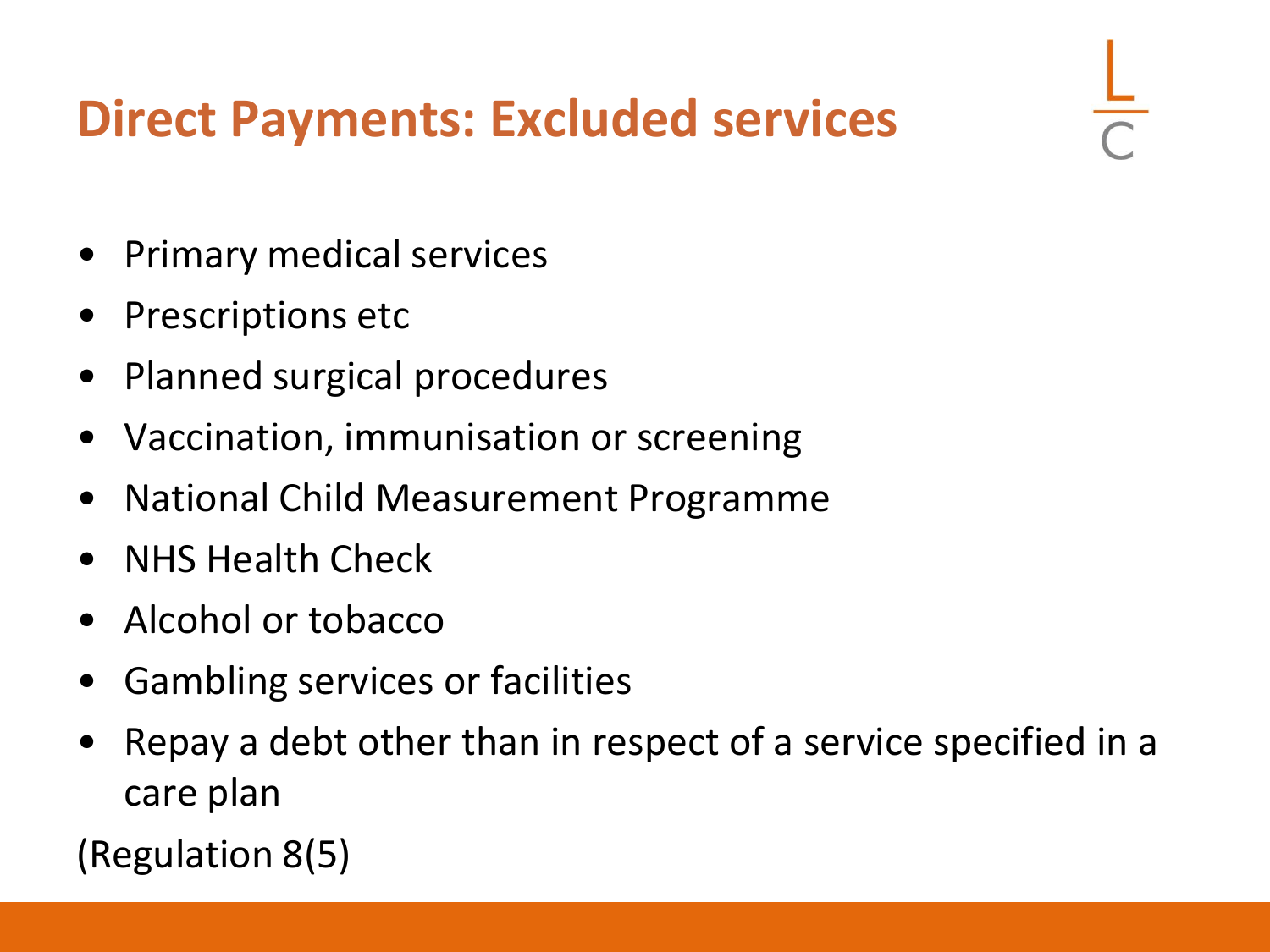### **Direct Payments: Conditions on Use**

- 
- Must be used only to procure services in care plan
- Be used to secure the provision of the whole of the services in the care plan
- Patient / representative / nominee may need to make enquiries of proposed provider, but can require health body to do that
- If reasonable to do so, inform health body of change to condition of patient
- Health body may prevent using money to get services from particular person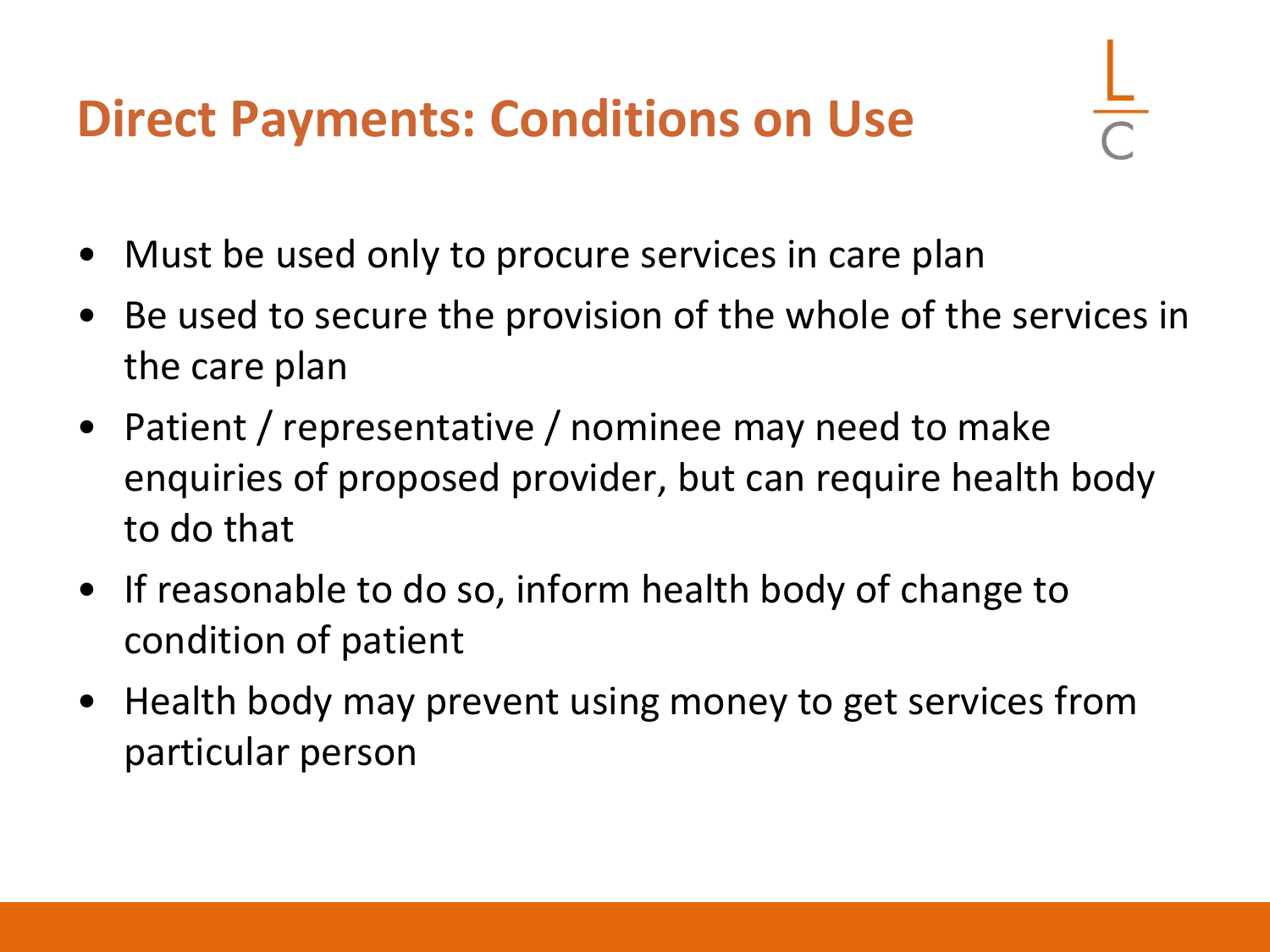### **Review of Direct Payments**

- Health body must monitor making of direct payments, and health conditions of the patient
- At least one review within first 3 months
- Then at intervals not more than 12 months
- Consider if review appropriate if state of health of patient has changed significantly
- May lead to e.g. change in care plan

(Regulation 14)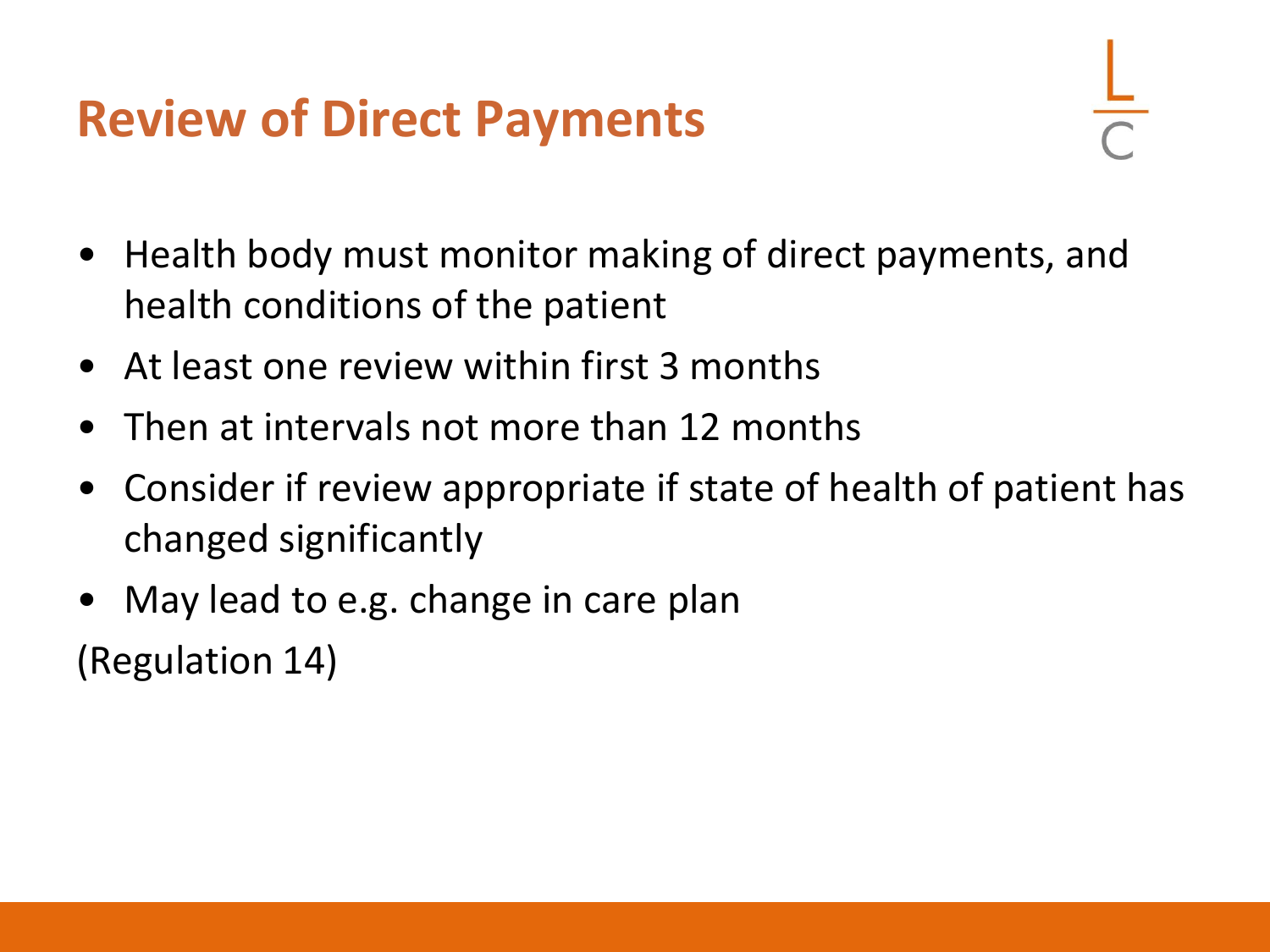### **Repayment of Direct Payments**

- Commissioner may seek to recover direct payments
- Enforceable as civil debt
- If care plan / circumstances changed substantially
- Substantial proportion of payments have not been used to secure services in care plan and have accumulated
- Direct payments used other than as in care plan
- Theft / fraud / other offence in connection with care plan
- Death of patient

(Regulation 15)

There are requirements of notice, and possibility of a review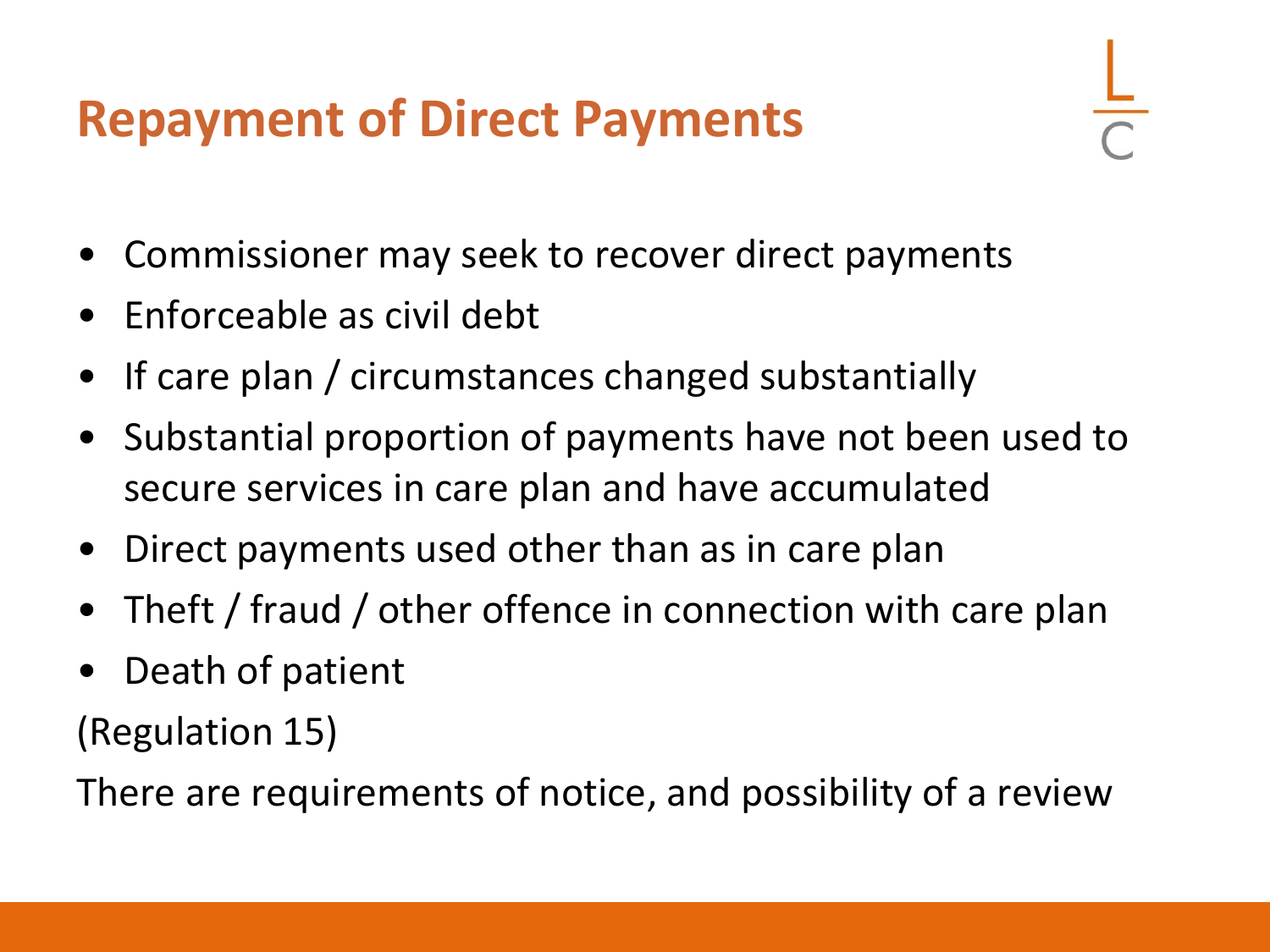### **Stopping Direct Payments**

- Withdrawal of consent
- Person for whom payment made no longer patient
- Representative / nominee deemed unsuitable
- Nominee does not agree to receive payments
- Nomination withdrawn
- Direct payments used otherwise than for service in care plan
- Theft / fraud / other offence may have occurred in connection with payments
- Commissioner considers that health needs cannot be / are not being met by services secured by direct payments
- Patient has died
- Again, notice requirement and possibility of reconsideration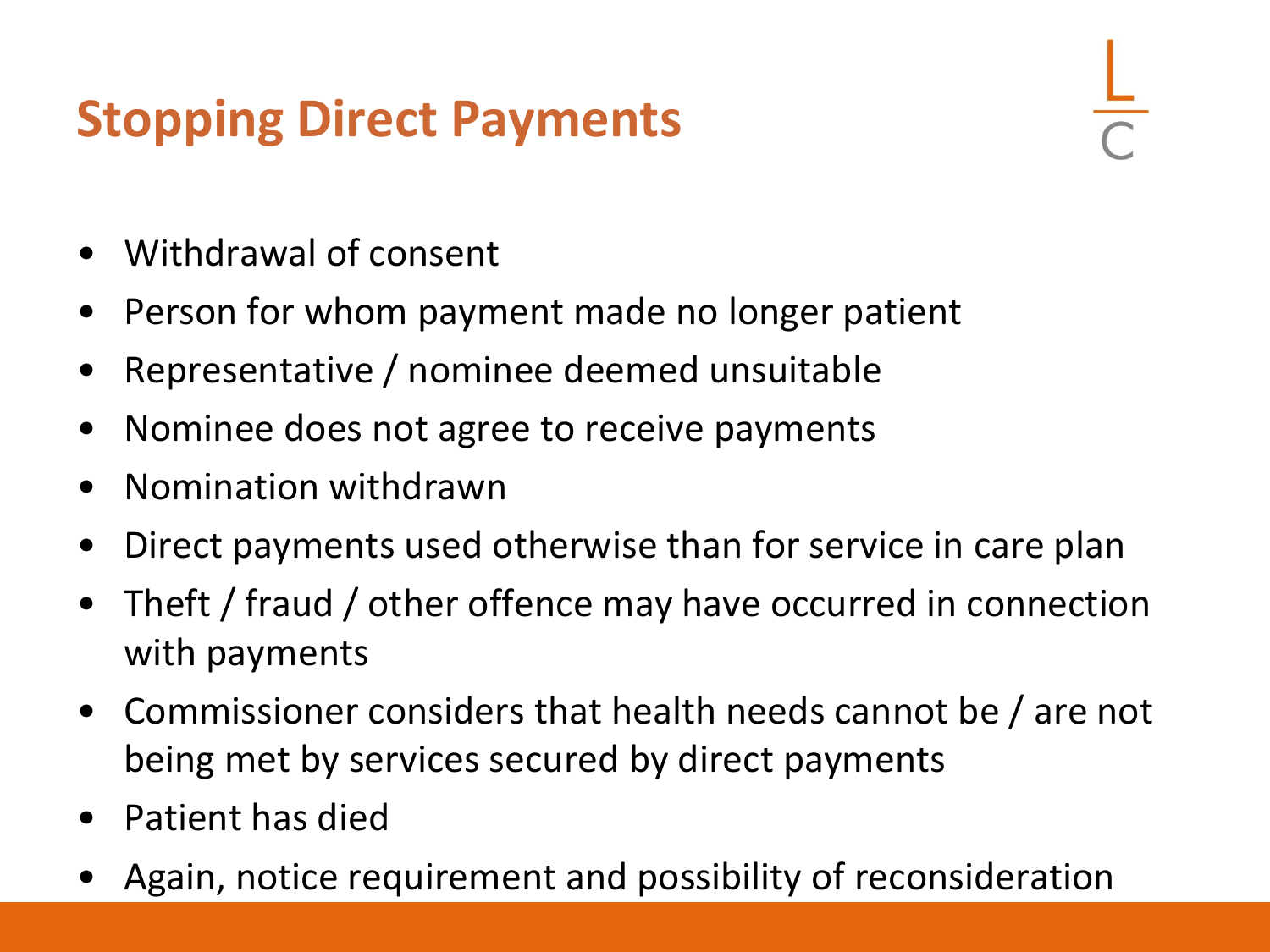### **Persons Excluded from Direct Payments**

- In Schedule to the Direct Payments Regulations
- Include a person subject to drug rehabilitation requirement, or alcohol treatment requirement
- A person released on licence from prison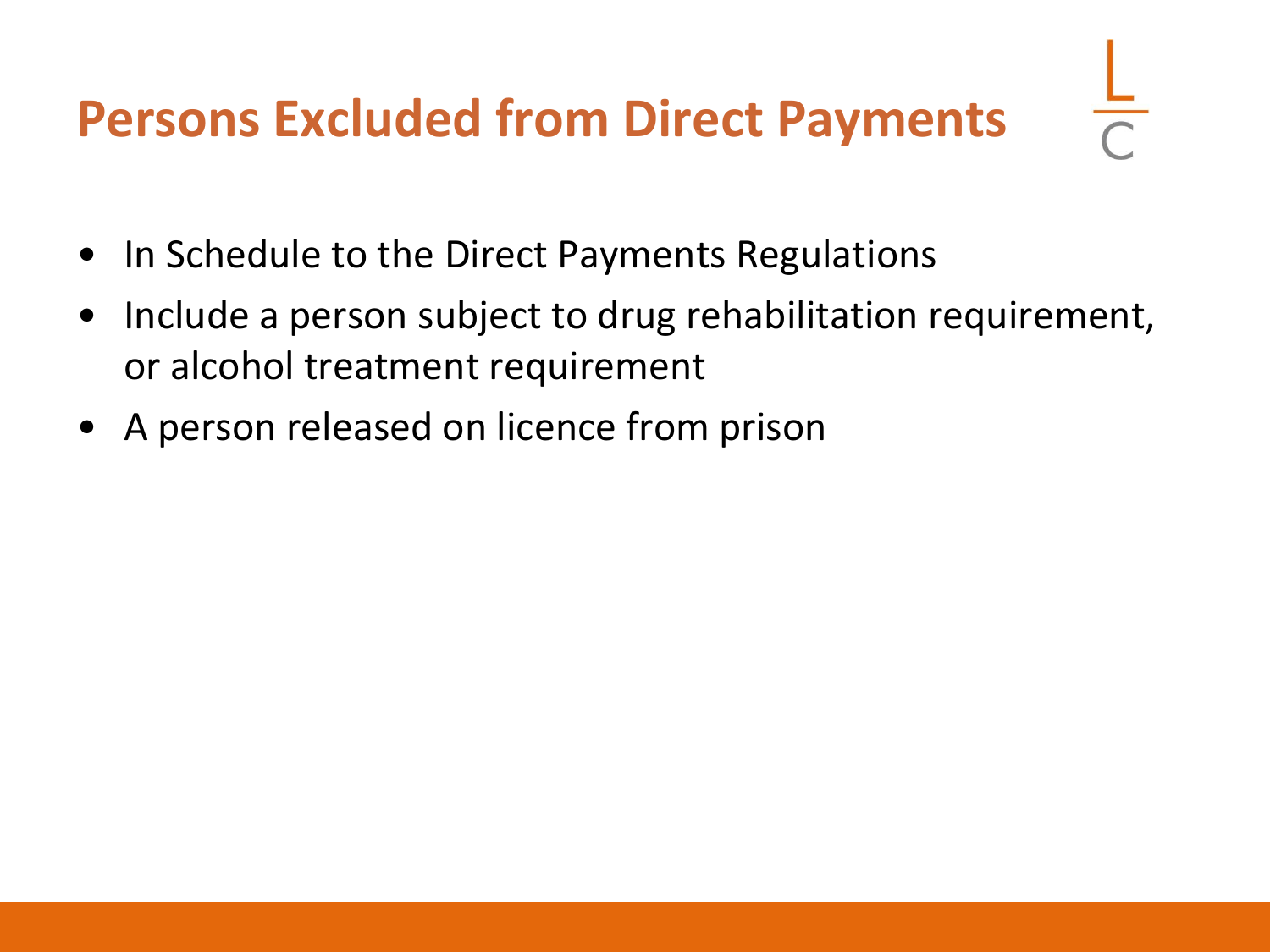#### **Potential issues with PHBs**

- Ensuring clinical governance with a non-professional 'commissioner' of services
- Paperwork
- Not an increase in money: provision of services still subject to resources